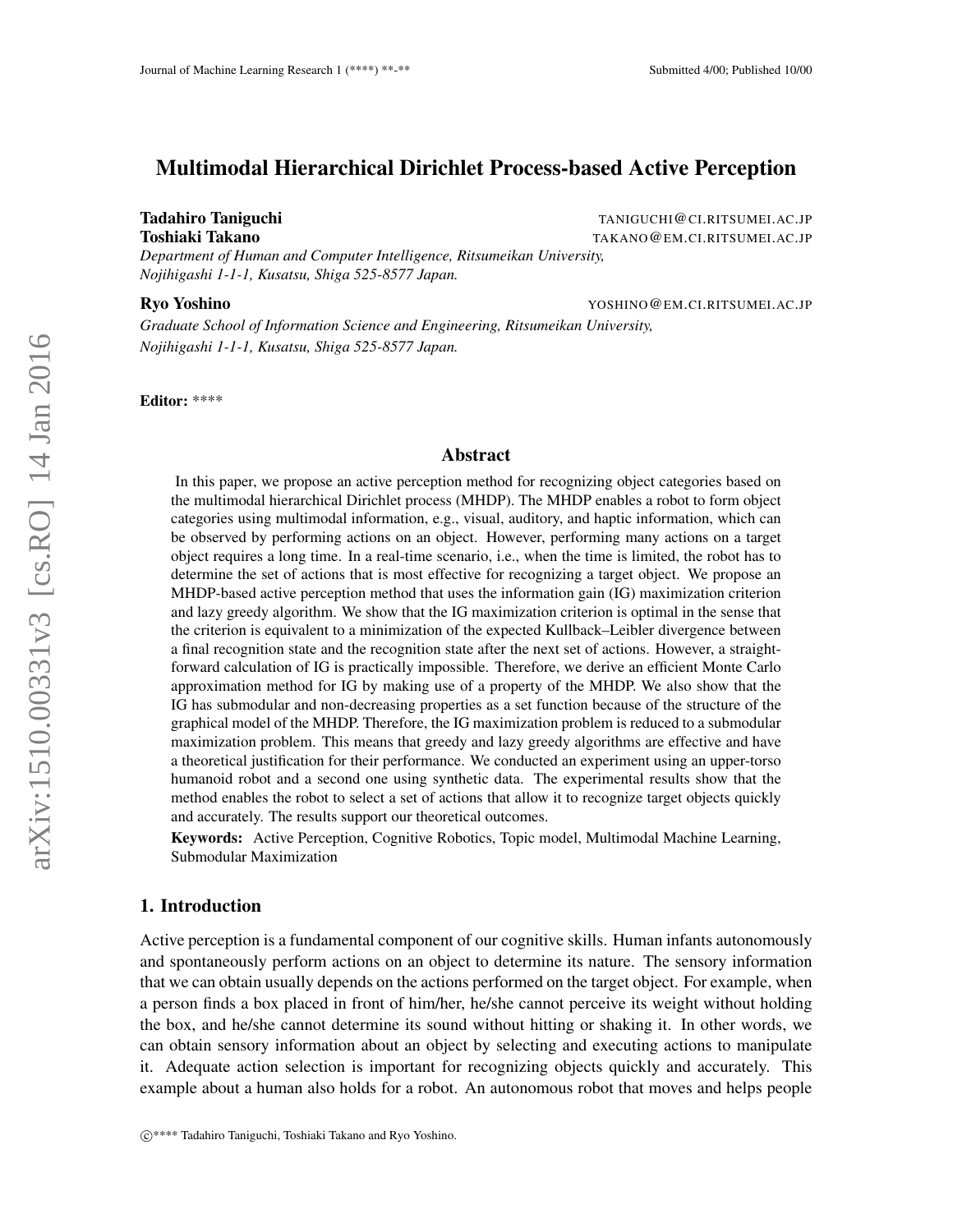

<span id="page-1-0"></span>Figure 1: Overview of active perception for multimodal object category recognition.

in a living environment should also select adequate actions to recognize target objects. For example, when a person asks an autonomous robot to bring an empty plastic bottle, the robot has to examine many objects by applying several actions (Fig. [1\)](#page-1-0). The importance of this type of active perception is because our object categories are formed on the basis of multimodal information, i.e., not only visual information, but also auditory, haptic, and other information. Therefore, a computational model of the active perception should be consistently based on a computational model for multimodal object categorization and recognition.

This paper considers the active perception problem for multimodal object recognition. Specifically, we adopt the multimodal hierarchical Dirichlet process (MHDP) proposed by Nakamura et al. (2011b) as a representative computational model for multimodal object categorization. We develop an active perception method based on the MHDP. The MHDP is a sophisticated, fully Bayesian probabilistic model for multimodal object categorization. It is a multimodal extension of hierarchical Dirichlet process (HDP) [Teh et al.](#page-31-0) [\(2006\)](#page-31-0), which is a nonparametric Bayesian extension of latent Dirichlet allocation (LDA) [Blei et al.](#page-28-0) [\(2003\)](#page-28-0), which in turn was originally proposed for documentword clustering. Nakamura et al. (2011b) showed that the MHDP enables a robot to form object categories using multimodal information, i.e., visual, auditory, and haptic information, in an unsupervised manner. Because of the nature of Bayesian nonparametrics, the MHDP can estimate the number of object categories as well.

In spite of the wide range of studies about active perception and multimodal categorization for robots, active perception methods, i.e., action selection methods for perception for multimodal categorization have not been sufficiently explored from a theoretical viewpoint (see Section [2\)](#page-2-0). This paper describes a new MHDP-based active perception method for multimodal object recognition based on object categories formed by a robot itself. We found that an active perception method that has a good theoretical nature can be derived by taking the MHDP as a robot's multimodal categorization method.

In this study, we define the active perception problem in the context of unsupervised multimodal object categorization as follows.

• Which set of actions should a robot take to recognize a target object as accurately as possible under the constraint that the number of actions is restricted?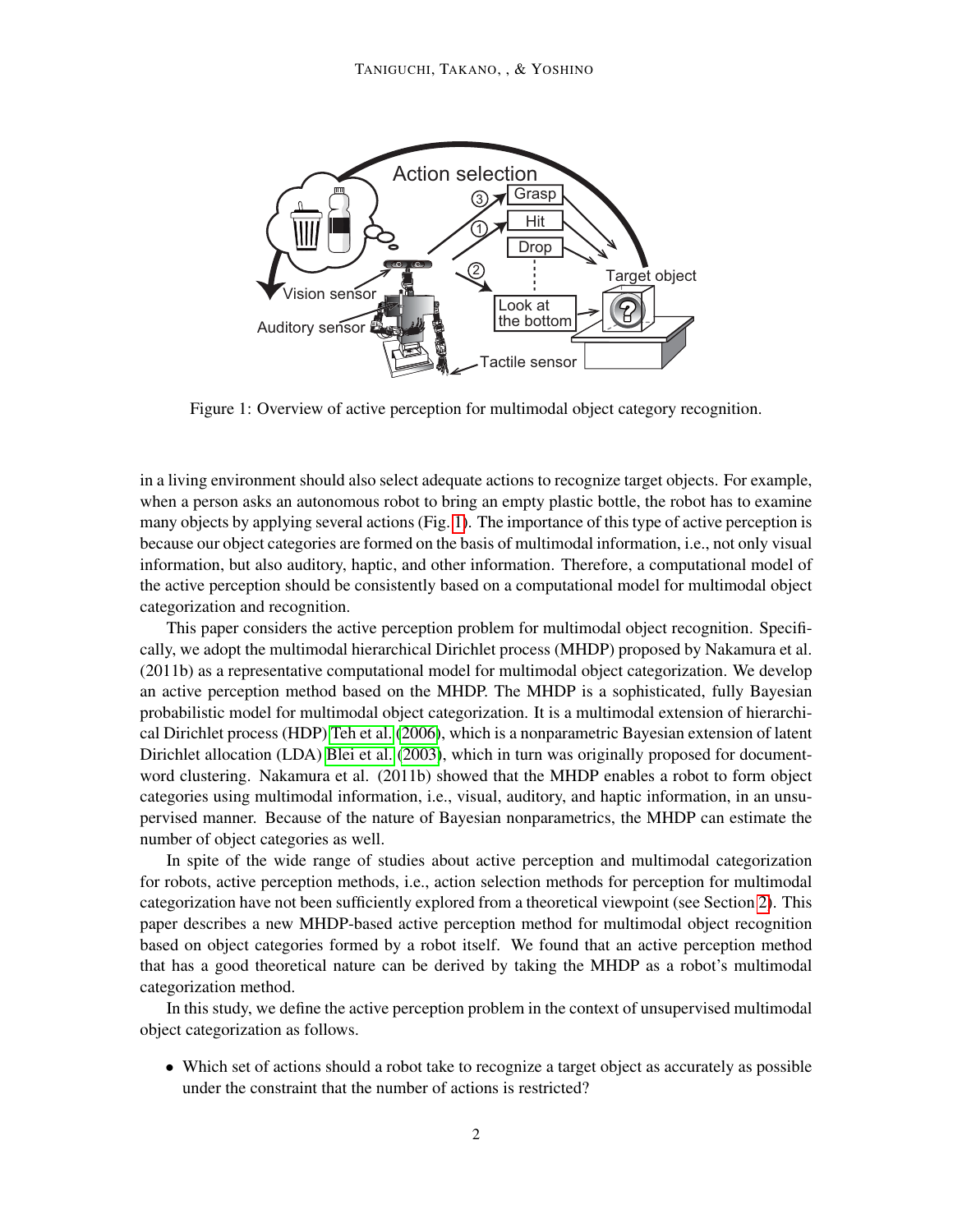Our MHDP-based active perception method uses an information gain (IG) maximization criterion, Monte Carlo approximation, and the lazy greedy algorithm. In this paper, we show that the MHDP provides the following three advantages for deriving an efficient active perception method.

- 1. The *IG maximization criterion* is *optimal* in the sense that a selected set of actions minimizes the expected Kullback–Leibler (KL) divergence between the final posterior distribution estimated using the information regarding all modalities and the posterior distribution of the category estimated using the selected set of actions.
- 2. An efficient *Monte Carlo approximation* method for IG can be derived.
- 3. The IG has a *submodular* and non-decreasing property as a set function. Therefore, for performance, the greedy and lazy greedy algorithms are guaranteed to be near-optimal strategies.

Although the above desirable properties are due to the theoretical characteristics of the MHDP, this has never been pointed out in previous studies.

The main contributions of this paper are that we present the above three properties of the MHDP clearly, develop an MHDP-based active perception method, and show its effectiveness through experiments using a upper-torso humanoid robot and synthetic data.

The proposed active perception method can be used for general purposes, i.e., not only for robots but also for other target domains to which the MHDP can be applied. In addition, The proposed method can be easily extended for multimodal latent Dirichlet allocation (MLDA), which is a multimodal extension of latent Dirichlet allocation (LDA) [Nakamura et al.](#page-29-0) [\(2009\)](#page-29-0); [Blei et al.](#page-28-0) [\(2003\)](#page-28-0), and other multimodal categorization methods with similar graphical models. However, in this paper, we focus on the MHDP and the robot active perception scenario, and explain our method on the basis of this task.

The remainder of this paper is organized as follows. Section [2](#page-2-0) describes the background and work related to our study. Section [3](#page-5-0) briefly introduces the MHDP, proposed by Nakamura et al. (2011b), which enables a robot to obtain an object category by fusing multimodal sensor information in an unsupervised manner. Section [4](#page-8-0) describes our proposed action selection method. Section [5](#page-13-0) discusses the effectiveness of the action selection method through experiments using an upper-torso humanoid robot. Section [6](#page-22-0) describes a supplemental experiment using synthetic data. Section [7](#page-25-0) concludes this paper.

# <span id="page-2-0"></span>2. Background and Related Work

In this section, we describe background and related work of this paper.

## 2.1 Multimodal Categorization

The human capability for object categorization is a fundamental topic in cognitive science [Barsalou](#page-28-1) [\(1999\)](#page-28-1). In the field of robotics, adaptive formation of object categories that considers a robot's embodiment, i.e., its sensory-motor system, is gathering attention as a way to solve the symbol grounding problem [Harnad](#page-29-1) [\(1990\)](#page-29-1); [Taniguchi et al.](#page-31-1) [\(2015\)](#page-31-1).

Recently, various computational models and machine learning methods for multimodal object categorization have been proposed in artificial intelligence, cognitive robotics, and related research fields [Celikkanat et al.](#page-28-2) [\(2014\)](#page-28-2); [Sinapov and Stoytchev](#page-30-0) [\(2011\)](#page-30-0); [Natale et al.](#page-30-1) [\(2004\)](#page-30-1); [Araki et al.](#page-27-0)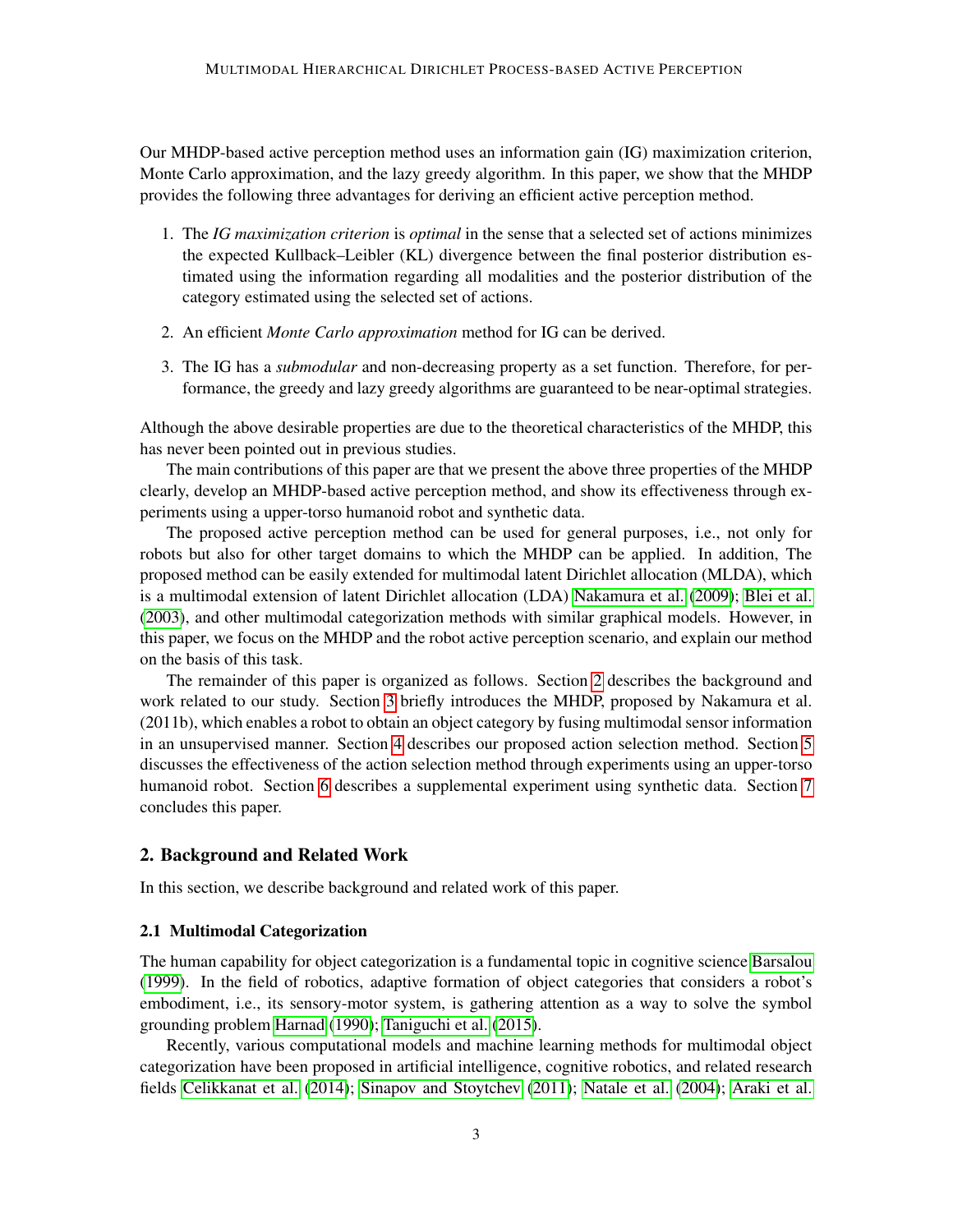

<span id="page-3-0"></span>Figure 2: Graphical representation of HDP [Sudderth et al.](#page-31-2) [\(2005\)](#page-31-2) and MHDP [Nakamura et al.](#page-29-2) [\(2011a\)](#page-29-2).

[\(2012\)](#page-27-0); [Ando et al.](#page-27-1) [\(2013\)](#page-27-1); [Nakamura et al.](#page-29-3) [\(2007,](#page-29-3) [2009,](#page-29-0) [2011b](#page-30-2)[,a,](#page-29-2) [2014\)](#page-30-3); [Griffith et al.](#page-28-3) [\(2012\)](#page-28-3); [Iwahashi et al.](#page-29-4) [\(2010\)](#page-29-4); [Roy and Pentland](#page-30-4) [\(2002\)](#page-30-4); [Sinapov et al.](#page-31-3) [\(2014\)](#page-31-3). For example, Sinapov & Stoytchev (2011) proposed a graph-based multimodal categorization method that allows a robot to recognize a new object by its similarity to a set of familiar objects. . They also built a robotic system that categorizes 100 objects from multimodal information in a supervised manner [Sinapov](#page-31-3) [et al.](#page-31-3) [\(2014\)](#page-31-3). Celikkanat et al. (2014) modeled the context in terms of a set of concepts that allow many-to-many relationships between objects and contexts using latent Dirichlet allocation. .

Of these, a series of statistical multimodal categorization methods for autonomous robots have been proposed by extending LDA, i.e., a topic model [Araki et al.](#page-27-0) [\(2012\)](#page-27-0); [Ando et al.](#page-27-1) [\(2013\)](#page-27-1); [Naka](#page-29-3)[mura et al.](#page-29-3) [\(2007,](#page-29-3) [2009,](#page-29-0) [2011b](#page-30-2)[,a,](#page-29-2) [2014\)](#page-30-3). All these methods are Bayesian generative models, and the MHDP is a representative method of this series [Nakamura et al.](#page-29-2) [\(2011a\)](#page-29-2). The MHDP is an extension of the HDP, which was proposed by Teh et al. (2006), and the HDP is a nonparametric Bayesian extension of LDA [Blei et al.](#page-28-0) [\(2003\)](#page-28-0). A graphical model of the HDP is shown in Fig. [2\(](#page-3-0)a). Concretely, the graphical model of the MHDP has multiple types of emissions that correspond to various sensor data obtained through various modality inputs, as shown in Fig. [2\(](#page-3-0)b). In the HDP, observation data are usually represented as a bag-of-words (BoW). In contrast, the observation data in the MHDP use bag-of-features (BoF) representations for multimodal information. Latent variables tjn are regarded as indicators of *topics* in the HDP, which correspond to *object categories* in the MHDP. Nakamura et al. (2011b) showed that the MHDP enables a robot to categorize a large number of objects in a home environment into categories that are similar to human categorization results.

To obtain multimodal information, a robot has to perform actions and interact with a target object in various ways, e.g., grasping, shaking, or rotating the object. If the number of actions and types of sensor information increase, multimodal categorization and recognition can require a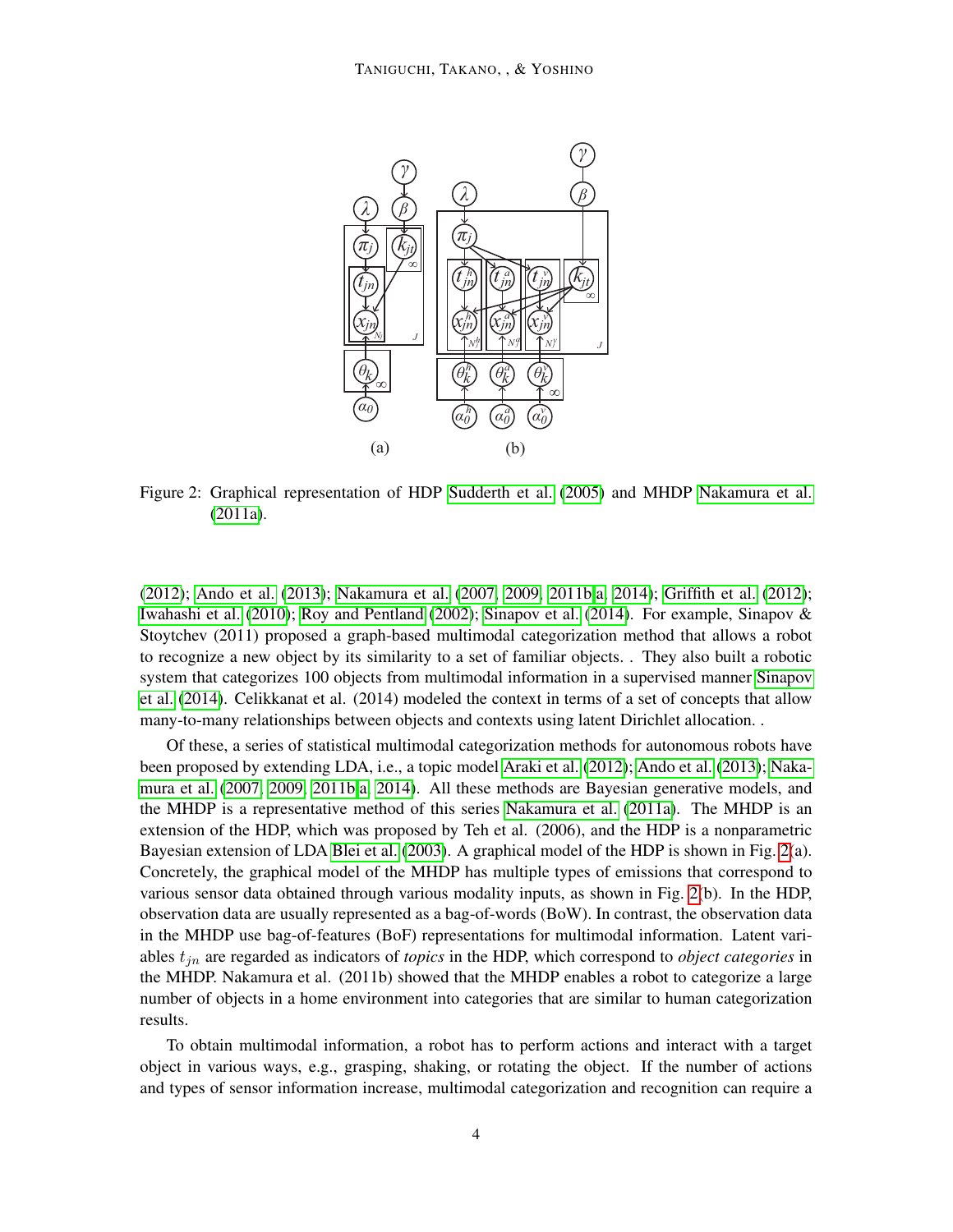longer time. In most practical cases, the execution of an action by a robot takes longer than it does for a human for mechanical and security reasons. In many cases, one action can take longer than 30 seconds, although that depends on each particular robotic system. When the recognition time is a constraint and/or if quick recognition is required, it becomes important for a robot to select a small number of actions that are effective for accurate recognition. Action selection for recognition is often called active perception. However, an active perception method for the MHDP has not been proposed. This paper aims to provide an active perception method for the MHDP.

## 2.2 Active Perception

Generally, active perception is one of the most important cognitive capabilities of humans. From an engineering viewpoint, active perception has many specific tasks, e.g., localization, mapping, navigation, object recognition, object segmentation, and self–other differentiation.

Historically, active vision, i.e., active visual perception, has been studied as an important engineering problem in computer vision. Roy et al. (2004) presented a comprehensive survey of active three-dimensional object recognition. For example, Borotshnig et al. (2000) proposed an active vision method in a parametric eigenspace to improve the visual classification results. Denzler et al. (2002) proposed an information theoretic action selection method to gather information that conveys the true state of a system through an active camera. They used the mutual information (MI) as a criterion for action selection. Krainin et al. (2011) developed an active perception method in which a mobile robot manipulates an object to build a three-dimensional surface model of it. Their method uses the IG criterion to determine when and how the robot should grasp the object.

Modeling and/or recognizing a single object as well as modeling a scene and/or segmenting objects are also important tasks in the context of robotics. Eidenberger et al. (2010) proposed an active perception planning method for scene modeling in a realistic environment. Hoof et al. (2012) proposed an active scene exploration method that enables an autonomous robot to efficiently segment a scene into its constituent objects by interacting with the objects in an unstructured environment. They used IG as a criterion for action selection. InfoMax control for acoustic exploration was proposed by Rebguns et al. (2011).

Localization, mapping, and navigation are also targets of active perception. Velez et al. (2012) presented an online planning algorithm that enables a mobile robot to generate plans that maximize the expected performance of object detection. Burgard et al. (1997) proposed an active perception method for localization. Action selection is performed by maximizing the weighted sum of the expected entropy and expected costs. To reduce the computational cost, they only consider a subset of the next locations. Roy et al. (1999) proposed a coastal navigation method for a robot to generate trajectories for its goal by minimizing the positional uncertainty at the goal. Stachniss et al. (2005) proposed an information-gain-based exploration method for mapping and localization.. Correa et al. proposed an active perception method for a mobile robot with a visual sensor mounted on a pantilt mechanism to reduce localization uncertainty. They used the IG criterion, which was estimated using a particle filter.

In addition, various studies on active perception by a robot have been conducted [Gouko et al.](#page-28-4) [\(2013\)](#page-28-4); [Saegusa et al.](#page-30-5) [\(2011\)](#page-30-5); [Ji and Carin](#page-29-5) [\(2006\)](#page-29-5); [Tuci et al.](#page-31-4) [\(2010\)](#page-31-4); [Natale et al.](#page-30-1) [\(2004\)](#page-30-1); [Schneider](#page-30-6) [et al.](#page-30-6) [\(2009\)](#page-30-6); [Sushkov and Sammut](#page-31-5) [\(2012\)](#page-31-5); [Hogman et al.](#page-29-6) [\(2013\)](#page-29-6); [Ivaldi et al.](#page-29-7) [\(2014\)](#page-29-7); [Fishel and](#page-28-5) [Loeb](#page-28-5) [\(2012\)](#page-28-5); [Pape et al.](#page-30-7) [\(2012\)](#page-30-7). In spite of a large number of contributions about active perception, few theories of active perception for multimodal object category recognition have been proposed.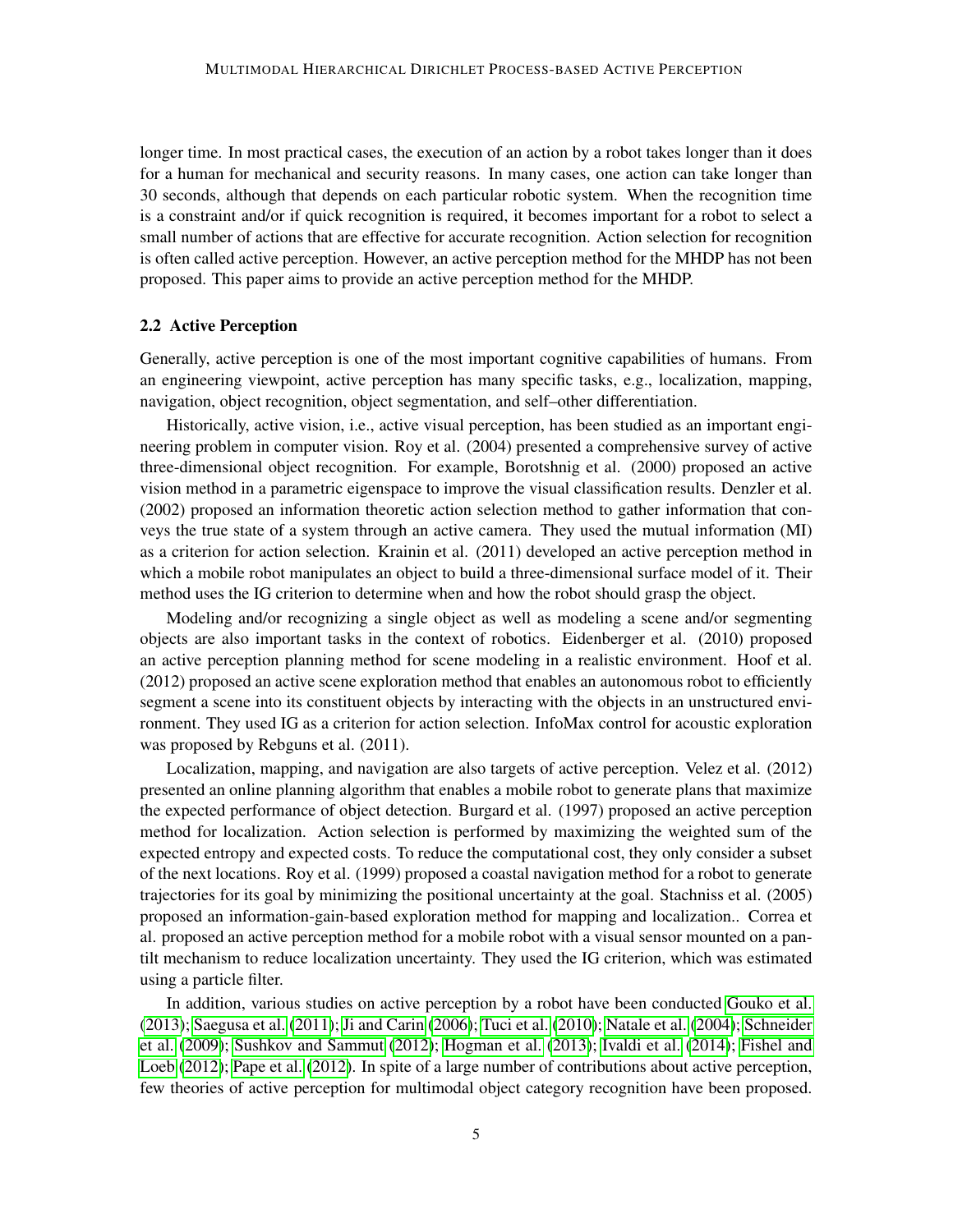In particular, an MHDP-based active perception method has not yet been proposed, although the MHDP-based categorization method and its series have obtained many successful results and extensions.

In machine learning, *active learning* is a well-defined terminology. Active learning algorithms select an unobserved input datum and ask a user (labeler) to provide a training signal (label) in order to reduce uncertainty as quickly as possible [Cohn et al.](#page-28-6) [\(1996\)](#page-28-6); [Settles](#page-30-8) [\(2012\)](#page-30-8); [Muslea et al.](#page-29-8) [\(2006\)](#page-29-8). These algorithms usually assume a supervised learning problem. This problem is related to the problem in this paper, but is fundamentally different.

## 2.3 Active perception for multimodal categorization

Sinapov et al. (2014) investigated multimodal categorization and active perception by making a robot perform 10 different behaviors; obtain visual, auditory, and haptic information; explore 100 different objects, and classify them into 20 object categories. In addition, they proposed an active behavior selection method based on confusion matrices. They reported that the method was able to reduce the exploration time by half by dynamically selecting the next exploratory behavior. However, their multimodal categorization is performed in a supervised manner, and the theory of active perception is still heuristic. The method does not have theoretical guarantees of performance.

IG-based active perception is popular, as shown above, but the theoretical justification for using IG in each task is often missing in many robotics papers. Moreover, in many cases, IG cannot be evaluated directly, reliably, or accurately. When one takes an IG criterion-based approach, how to estimate the IG is an important problem. In this study, we focus on MHDP-based active perception and develop an efficient near-optimal method based on firm theoretical justification.

# <span id="page-5-0"></span>3. Multimodal Hierarchical Dirichlet Process for Statistical Multimodal Categorization

We assume that a robot forms object categories using the MHDP from multimodal sensory data. In this section, we briefly introduce the MHDP on which our proposed active perception method is based [Nakamura et al.](#page-29-2) [\(2011a\)](#page-29-2). The MHDP assumes that an observation node in its graphical model corresponds to an action and its corresponding modality. Nakamura et al. (2011b) employed three observation nodes in their graphical model, i.e., haptic, visual, and auditory information nodes. Three actions, i.e., grasping, looking around, and shaking, correspond to these modalities, respectively. However, the MHDP can be easily extended to a model with additional types of sensory inputs. It is without doubt that autonomous robots will also gain more types of action for perception. For modeling more general cases, an MHDP with  $M$  actions is described in this paper. A more general graphical model of the MHDP than in Fig. [2](#page-3-0) is illustrated in Fig. [3.](#page-6-0)

The index  $m \in M$  ( $\#(M) = M$ ) in Fig. [3](#page-6-0) represents the type of information that corresponds to an action-modality perception pair, e.g., hitting an object to obtain its sound, grasping an object to test its shape and hardness, or looking at all of an object by rotating it. The observation  $x_{jn}^m \in \mathbf{X}^m$ is the m-th modality's n-th feature for the j-th target object. The observation  $x_{jn}^{m}$  is assumed to be drawn from a categorical distribution whose parameter is  $\theta_k^m$ , where k is an index of a latent topic. Parameter  $\theta_k^m$  is assumed to be drawn from the Dirichlet prior distribution whose parameter is  $\alpha_0^m$ . The MHDP assumes that a robot obtains each modality's sensory information as a BoF representation.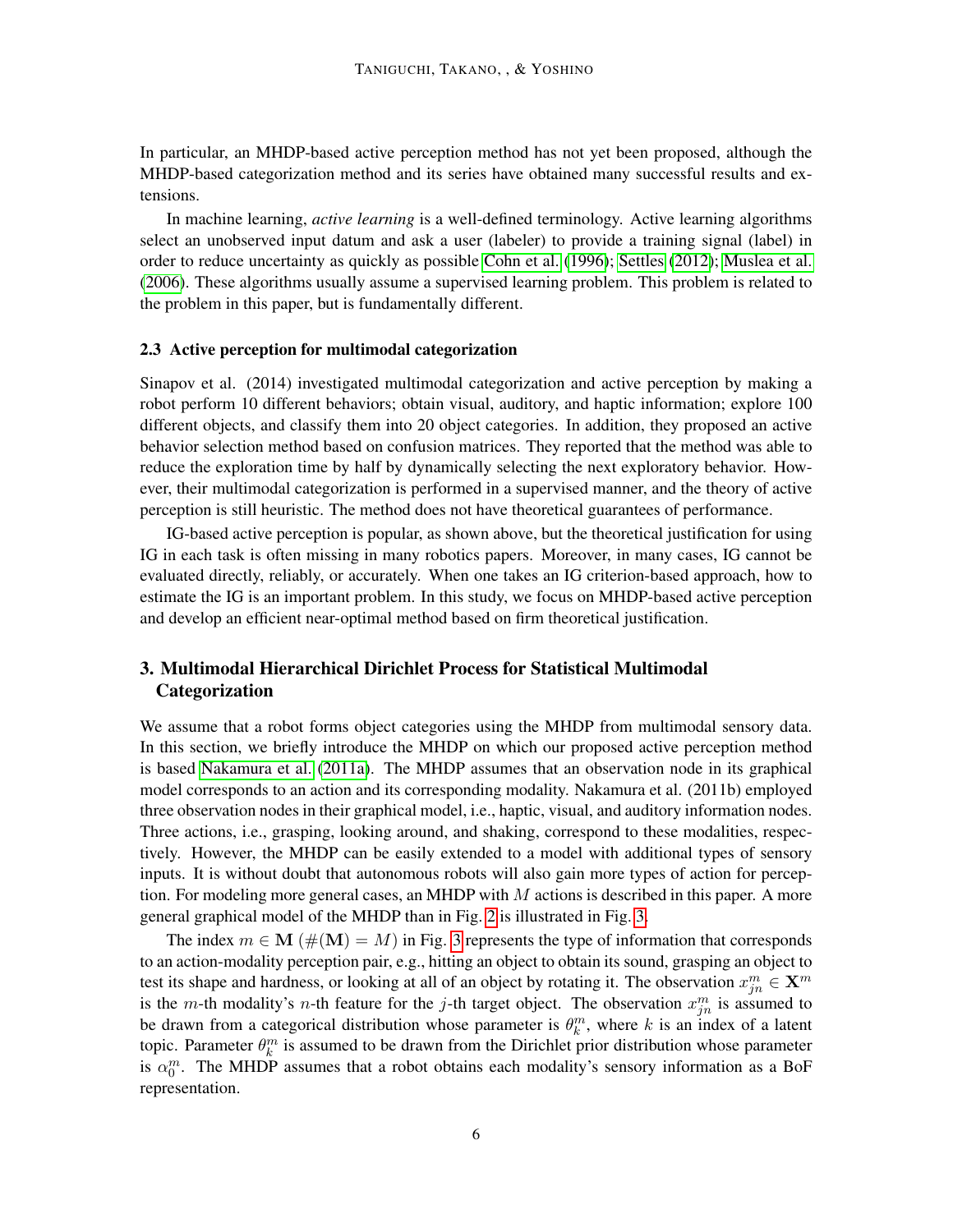

<span id="page-6-0"></span>Figure 3: Graphical representation of an MHDP with  $M$  modalities corresponding to actions for perception.

Similarly to the generative process of the original HDP [Teh et al.](#page-31-0) [\(2006\)](#page-31-0), the generative process of the MHDP can be described as a Chinese restaurant franchise (CRF). The learning and recognition algorithms are both derived using Gibbs sampling. In its learning process, the MHDP estimates a latent variable  $t_{jn}^m$  for each feature of the j-th object and a topic index  $k_{jt}$  for each latent variable t. The combination of latent variable and topic index corresponds to a topic in LDA [Blei et al.](#page-28-0) [\(2003\)](#page-28-0). Using the estimated latent variables, the categorical distribution parameter  $\theta_k^m$  and topic proportion of the j-th object  $\pi_j$  are drawn from the posterior distribution.

The selection procedure for latent variable  $t_{jn}^m$  is as follows. The prior probability that  $x_{jn}^m$ selects  $t$  is

$$
P(t_{jn}^m = t | \lambda) = \begin{cases} \frac{\sum_m w^m N_{ji}^m}{\lambda + \sum_m w^m N_j^m - 1}, & (t = 1, \cdots, T_j), \\ \frac{\lambda}{\lambda + \sum_m w^m N_j^m - 1}, & (t = T_j + 1), \end{cases}
$$

where  $w^m$  is a weight for the m-th modality,  $N_{jt}^m$  is the number of m-th modality observations that are allocated to t in the j-th object, and  $\lambda$  is a hyperparameter. In the Chinese restaurant process, if the number of observed features  $N_{jt} = \sum_m w^m N_{jt}^m$  that are allocated to t increases, the probability at which a new observation is allocated to the latent variable  $t$  increases. Using the prior distribution, the posterior probability that observation  $x_{jn}^{m}$  is allocated to the latent variable t becomes

$$
P(t_{jn}^{m} = t | X^{m}, \lambda) \propto P(x_{jn}^{m} | X_{k=k_{jt}}^{m}) P(t_{jn}^{m} = t | \lambda)
$$
  
= 
$$
\begin{cases} P(x_{jn}^{m} | X_{k=k_{jt}}^{m}) \frac{\sum_{m} w^{m} N_{jt}^{m}}{\lambda + \sum_{m} w^{m} N_{j}^{m-1}}, (t = 1, \cdots, T_{j}), \\ P(x_{jn}^{m} | X_{k=k_{jt}}^{m}) \frac{\lambda}{\lambda + \sum_{m} w^{m} N_{j}^{m-1}}, (t = T_{j} + 1), \end{cases}
$$

where  $N_j^m$  is the number of the m-th modality's observations about the j-th object. The observations that correspond to the m-th modality and have the k-th topic in any object are represented by  $X_k^m$ .

In the Gibbs sampling procedure, a latent variable for each observation is drawn from the posterior probability distribution. If  $t = T_j + 1$ , a new observation is allocated to a new latent variable. The dish selection procedure is as follows. The prior probability that the  $k$ -th topic is allocated on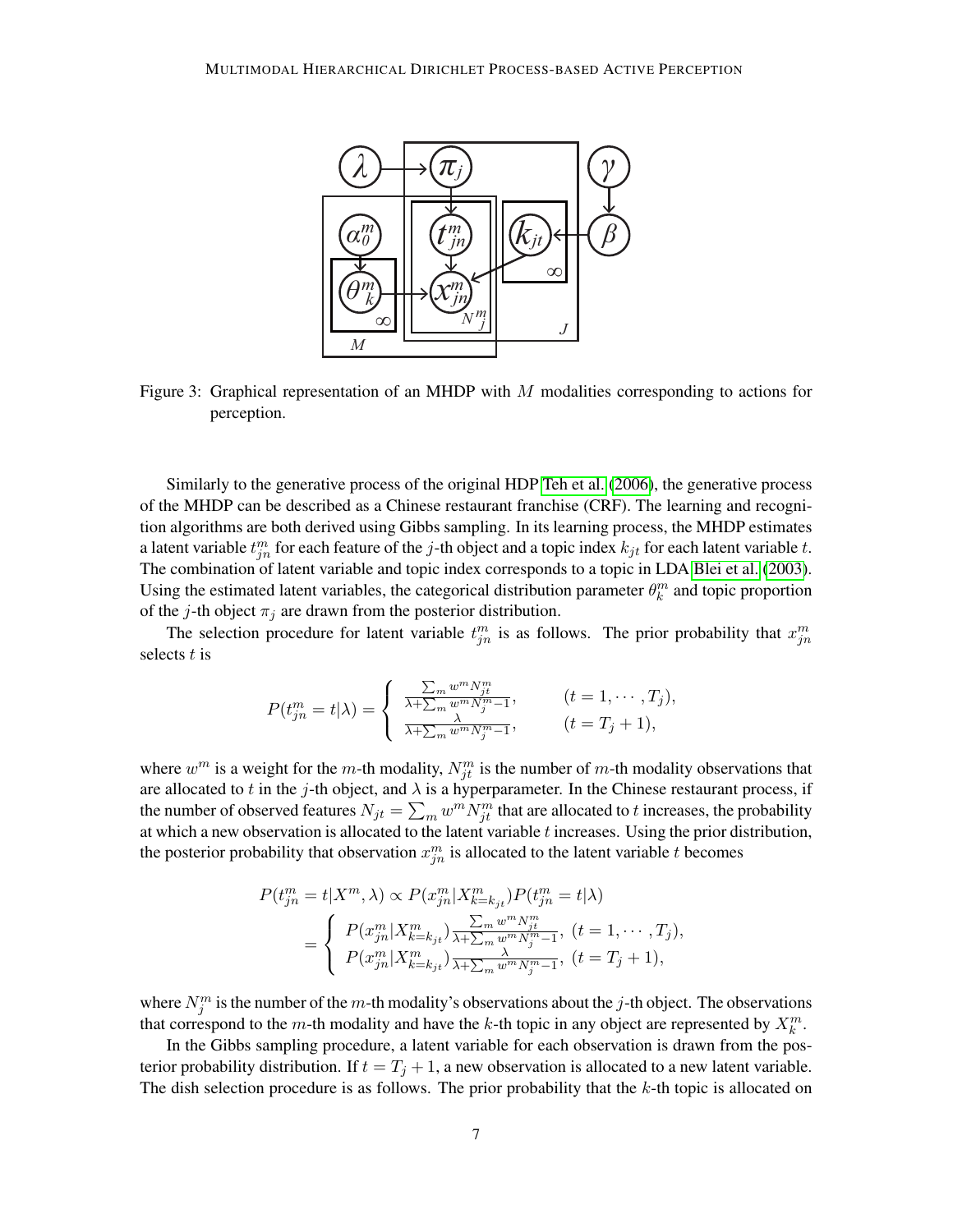the t-th latent variable becomes

$$
P(k_{jt} = k|\gamma) = \begin{cases} \frac{M_k}{\gamma + M - 1}, & (k = 1, \cdots, K), \\ \frac{\gamma}{\gamma + M - 1}, & (k = K + 1), \end{cases}
$$

where K is the number of topic types, and  $M_k$  is the number of latent variables on which the k-th topic is placed. Therefore, the posterior probability that the  $k$ -th topic is allocated on the  $t$ -th latent variable becomes

$$
P(k_{jt} = k|X, \gamma) = P(X_{jt}|X_k)P(k_{jt} = k|\gamma)
$$
  
= 
$$
\begin{cases} P(X_{jt}|X_k) \frac{M_k}{\gamma + M - 1}, (k = 1, \cdots, K), \\ P(X_{jt}|X_k) \frac{\gamma}{\gamma + M - 1}, (k = K + 1). \end{cases}
$$

A topic index for the latent variable  $t$  for the j-th object is drawn using the posterior probability, where  $\gamma$  is a hyperparameter. If  $k = K + 1$ , a new topic is placed on the latent variable.

By sampling  $t_{jn}^m$  and  $k_{jt}$ , the Gibbs sampler performs probabilistic object clustering:

$$
t_{jn}^m \sim P(t_{jn}^m | X^{-mjn}, \lambda), \tag{1}
$$

<span id="page-7-0"></span>
$$
k_{jt} \sim P(k_{jt} | X^{-jt}, \gamma), \tag{2}
$$

where  $X^{-mjn} = X_{jn}^m \setminus \{x_{jn}^m\}$ , and  $X^{-jt} = X_t \setminus X_{jt}$ . By sampling  $t_{jn}^m$  for each observation in every object using [\(1\)](#page-7-0) and sampling  $k_{it}$  for each latent variable t in every object using [\(2\)](#page-7-0), all of the latent variables in the MHDP can be inferred.

If  $t_{jn}^m$  and  $k_{jt}$  are given, the probability that the j-th object is included in the k-th category becomes

<span id="page-7-1"></span>
$$
P(k|X_j) = \frac{\sum_{t=1}^{T_j} \delta_k(k_{jt}) \sum_m w^m N_{jt}^m}{\sum_m w^m N_j^m},
$$
\n(3)

where  $X_j = \bigcup_m X_j^m$ ,  $w^m$  is the weight for the m-th modality and  $\delta_a(x)$  is a delta function.

When a robot attempts to recognize a new object after the learning phase, the probability that feature  $x_{jn}^{m}$  is generated from the k-th topic becomes

$$
P(x_{jn}^{m}|X_{k}^{m}) = \frac{w^{m}N_{k x_{jn}^{m}}^{m} + \alpha_{0}^{m}}{w^{m}N_{k}^{m} + d^{m}\alpha_{0}^{m}},
$$

where  $d^m$  denotes the dimension of the m-th modality input. Topic  $k_t$  allocated to t for a new object is sampled from

$$
k_t \sim P(k_{jt} = k|X, \gamma) \propto P(X_{jt}|X_k) \frac{\gamma}{\gamma + M - 1}.
$$

These sampling procedures play an important role in the Monte Carlo approximation of our proposed method (see Section 4.2.)

For a more detailed explanation of the MHDP, please refer to Nakamura et al. (2011b). Basically, a robot can autonomously learn object categories and recognize new objects using the multimodal categorization procedure described above. The performance and effectiveness of the method was evaluated in the paper.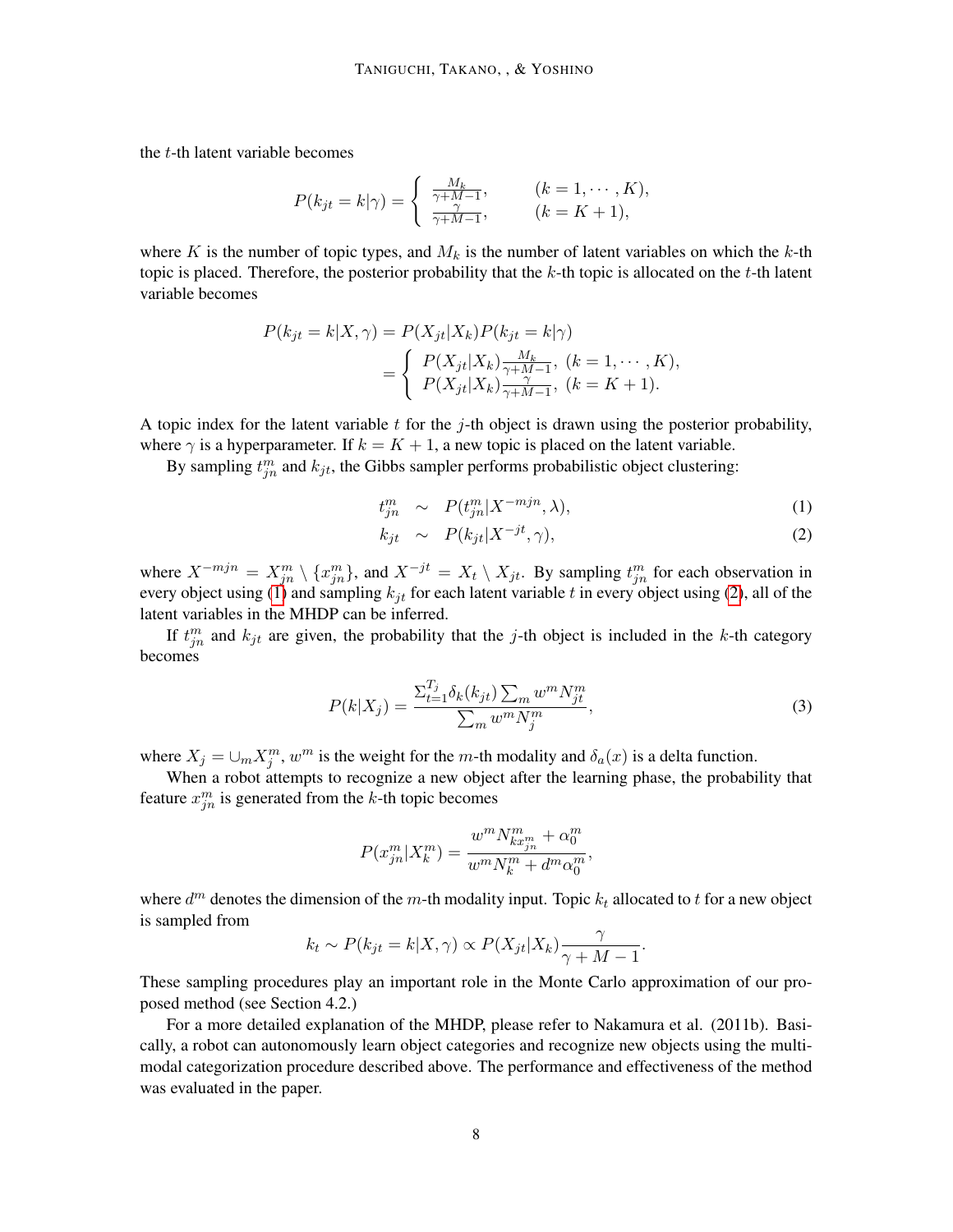# <span id="page-8-0"></span>4. Active Perception Method

In this section, we describe active perception method based on the MHDP.

#### 4.1 Basic Formulation

A robot should have already conducted several actions and obtained information from several modalities when it attempts to select next action set for recognizing a target object. For example, visual information can usually be obtained by looking at the front face of the  $j$ -th object from a distance before interacting with the object physically. We assume that a robot has already obtained information corresponding to a subset of modalities  $m_{0j} \subset M$ . When a robot faces a new object and has not obtained any information,  $m_{o_i} = \emptyset$ .

The purpose of object recognition in multimodal categorization is different from conventional supervised learning-based pattern recognition problems. In supervised learning, the recognition result is evaluated by checking whether the output is same as the truth label. However, in unsupervised learning, there are basically no truth labels. Therefore, the performance of active perception should be measured in a different manner.

The action set the robot selects is described as  $A = \{a_1, a_2, \ldots, a_{\#(A)}\} \in 2^{M \setminus m_{oj}}$ , where  $2^{\mathbf{M}\setminus \mathbf{m_{o}}_j}$  is a family of subsets of  $\mathbf{M}\setminus \mathbf{m_{o}}_j$ , i.e.,  $\mathbf{A}\subset \mathbf{M}\setminus \mathbf{m_{o}}_j$  and  $a_i\in \mathbf{M}\setminus \mathbf{m_{o}}_j$ . We consider an effective action set for active perception to be one that largely reduces the distance between the final recognition state after the information from all modalities  $M$  is obtained and the recognition state after the robot executes the selected action set A. The recognition state is represented by the posterior distribution  $P(z_j | X_j^{\mathbf{m}_{\alpha_j} \cup \mathbf{A}})$  $j^{(m_{0j}\cup A)}$ . Here,  $z_j = \{\{k_{jt}\}_{1\leq t\leq T_j}, \{t_{jn}^{m}\}_{m\in M, 1\leq n\leq N_j^m}\}$  is a latent variable representing the j-th object's topic information, where  $X_j^{\mathbf{A}} = \cup_{m \in \mathbf{A}} X_j^m$ ,  $X_j^m = \emptyset$  $\{x_{j1}^m,\ldots,x_{jn}^m,\ldots,x_{jN_j^m}^m\}$ . Probability  $P(z_j|X_j^{{\bf m}_{{\mathbf{o}} j}\cup {\bf A}})$  $j_j^{\text{in}}$ ) represents the posterior distribution related to the object category after taking actions  $m_{0i}$  and A.

The final recognition state, i.e., posterior distribution over latent variables after obtaining the information from all modalities M, becomes  $P(z_j | X_j^{\text{M}})$ . The purpose of active perception is to select a set of actions that can estimate the posterior distribution most accurately. When  $L$  actions can be executed, if we employ KL divergence as the metric of the difference between the two probability distributions,

<span id="page-8-1"></span>
$$
\underset{\mathbf{A}\in\mathbf{F}_{L}^{\mathbf{m}_{\mathbf{o}_j}}}{\text{minimize KL}}\left(P(z_j|X_j^{\mathbf{M}}), P(z_j|X_j^{\mathbf{m}_{\mathbf{o}_j}\cup\mathbf{A}})\right) \tag{4}
$$

is a reasonable evaluation criterion for realizing effective active perception, where  $\textbf{F}^{\textbf{m}_{\textbf{o}j}}_{L}=\{\textbf{A}|\textbf{A}\subset$  $\mathbf{M} \setminus \mathbf{m}_{\mathbf{o}j}$ ,  $\#(\mathbf{A}) \leq L$  is a feasible set of actions.

However, neither the true  $X_j^{\mathbf{M}}$  nor  $X_j^{\mathbf{m}_{\mathbf{o}j} \cup \mathbf{A}}$  $j_j^{\text{m}}$  can be observed before taking **A** on the j-th target object, and hence cannot be used at the moment of action selection. Therefore, a rational alternative for the evaluation criterion is the expected value of the KL divergence at the moment of action selection:

$$
\underset{\mathbf{A}\in\mathbf{F}_{L}^{\mathbf{m}_{\mathbf{o}j}}}\n\text{minimize}\ \mathbb{E}_{X_{j}^{\mathbf{M}\backslash\mathbf{m}_{\mathbf{o}j}}|X_{j}^{\mathbf{m}_{\mathbf{o}j}}}\n\text{[KL}\left(P(z_{j}|X_{j}^{\mathbf{M}}),P(z_{j}|X_{j}^{\mathbf{m}_{\mathbf{o}j}\cup\mathbf{A}})\right)].\n\tag{5}
$$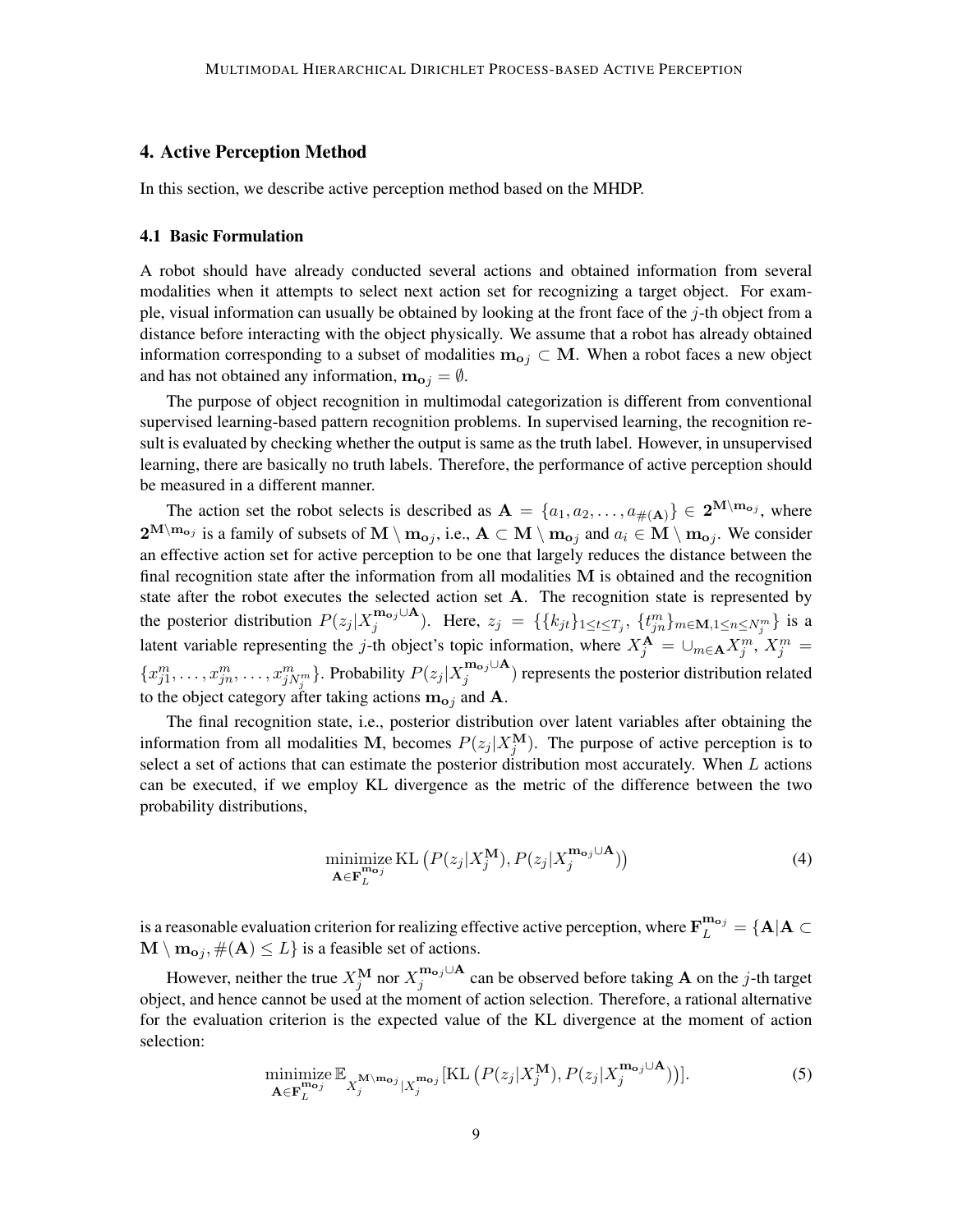Here, we propose to use the IG maximization criterion to select the next action set for active perception:

$$
\mathbf{A}_{j}^{*} = \underset{\mathbf{A} \in \mathbf{F}_{L}^{\mathbf{m}_{oj}}}{\operatorname{argmax}} \mathrm{IG}(z_{j}; X_{j}^{\mathbf{A}} | X_{j}^{\mathbf{m}_{oj}})
$$
(6)

<span id="page-9-0"></span>
$$
= \underset{\mathbf{A} \in \mathbf{F}_{L}^{\mathbf{m}_{\mathbf{o}j}}}{\operatorname{argmax}} \mathbb{E}_{X_{j}^{\mathbf{A}} | X_{j}^{\mathbf{m}_{\mathbf{o}j}}}[KL\left(P(z_{j} | X_{j}^{\mathbf{m}_{\mathbf{o}j} \cup \mathbf{A}}), P(z_{j} | X_{j}^{\mathbf{m}_{\mathbf{o}j}})\right)],
$$
\n(7)

where  $IG(X; Y|Z)$  is the IG of Y for X, which is calculated on the basis of the probability distribution commonly conditioned by Z as follows:

$$
IG(X; Y|Z) = KL(P(X,Y|Z), P(X|Z)P(Y|Z)).
$$

By definition, the expected KL divergence is the same as  $IG(X; Y)$ . The definition of IG and its relation to KL divergence are as follows.

IG(X;Y) = 
$$
H(X) - H(X|Y)
$$
  
\n= KL (P(X,Y), P(X)P(Y))  
\n=  $\mathbb{E}_Y[\text{KL}(P(X|Y), P(X))].$ 

The optimality of the proposed criterion [\(6\)](#page-9-0) is supported by Theorem [1.](#page-9-1)

**Theorem 1** The set of next actions  $A \in \mathbf{F}_L^{\mathbf{m}_{\mathbf{o}_j}}$  $_{L}^{\mathbf{m_{o}}_{j}}$  that maximizes the  $\text{IG}(z_{j}; X_{j}^{\mathbf{A}} | X_{j}^{\mathbf{m_{o}}_{j}})$  $j^{(\textbf{m}_{\textbf{o}j})}$  minimizes the *expected KL divergence between the posterior distribution over* z<sup>j</sup> *after all modality information has been observed and after* A *has been executed.*

$$
\underset{\mathbf{A}\in\mathbf{F}_{L}^{\mathbf{m_{o}}j}}{\operatorname{argmin}}\mathbb{E}_{X_{j}^{\mathbf{M}\backslash\mathbf{m_{o}}j}|X_{j}^{\mathbf{m_{o}}j}}[\mathrm{KL}\left(P(z_{j}|X_{j}^{\mathbf{M}}),P(z_{j}|X_{j}^{\mathbf{m_{o}}j\cup\mathbf{A}})\right)] = \underset{\mathbf{A}\in\mathbf{F}_{L}^{\mathbf{m_{o}}j}}{\operatorname{argmax}}\mathrm{IG}(z_{j};X_{j}^{\mathbf{A}}|X_{j}^{\mathbf{m_{o}}j})
$$

Proof See Appendix A.

This theorem is essentially the result of well-known characteristics of IG (see [Russo and Roy](#page-30-9) [\(2015\)](#page-30-9); [MacKay](#page-29-9) [\(2003\)](#page-29-9) for example). This means that maximizing IG is the optimal policy for active perception in an MHDP-based multimodal object category recognition task. As a special case, when only a single action is permitted, the following corollary is satisfied.

**Corollary 2** The next action  $m \in \mathbf{M} \setminus \mathbf{m}_{oj}$  that maximizes  $IG(z_j; X_j^m | X_j^{\mathbf{m}_{oj}})$  $j^{(m_0 j)}$  *minimizes the expected KL divergence between the posterior distribution over* z<sup>j</sup> *after all modality information has been observed and after the action has been executed.*

$$
\underset{m \in \mathbf{M} \setminus \mathbf{m}_{\mathbf{o}_j}}{\operatorname{argmin}} \mathbb{E}_{X_j^{\mathbf{M} \setminus \mathbf{m}_{\mathbf{o}_j}} | X_j^{\mathbf{m}_{\mathbf{o}_j}} | \text{KL}\left(P(z_j | X_j^{\mathbf{M}}), P(z_j | X_j^{\{m\} \cup \mathbf{m}_{\mathbf{o}_j}\})\right)| = \underset{m \in \mathbf{M} \setminus \mathbf{m}_{\mathbf{o}_j}}{\operatorname{argmax}} \text{IG}(z_j; X_j^m | X_j^{\mathbf{m}_{\mathbf{o}_j}}).
$$
\n(8)

**Proof** By substituting  $\{m\}$  into **A** in Theorem [1,](#page-9-1) we can obtain the corollary.

Using IG, the active perception strategy for the next single action is simply described as follows:

<span id="page-9-2"></span>
$$
m_j^* = \underset{m \in \mathbf{M} \setminus \mathbf{m}_{\mathbf{o}_j}}{\operatorname{argmax}} \operatorname{IG}(z_j; X_j^m | X_j^{\mathbf{m}_{\mathbf{o}_j}}). \tag{9}
$$

<span id="page-9-1"></span> $\overline{\phantom{a}}$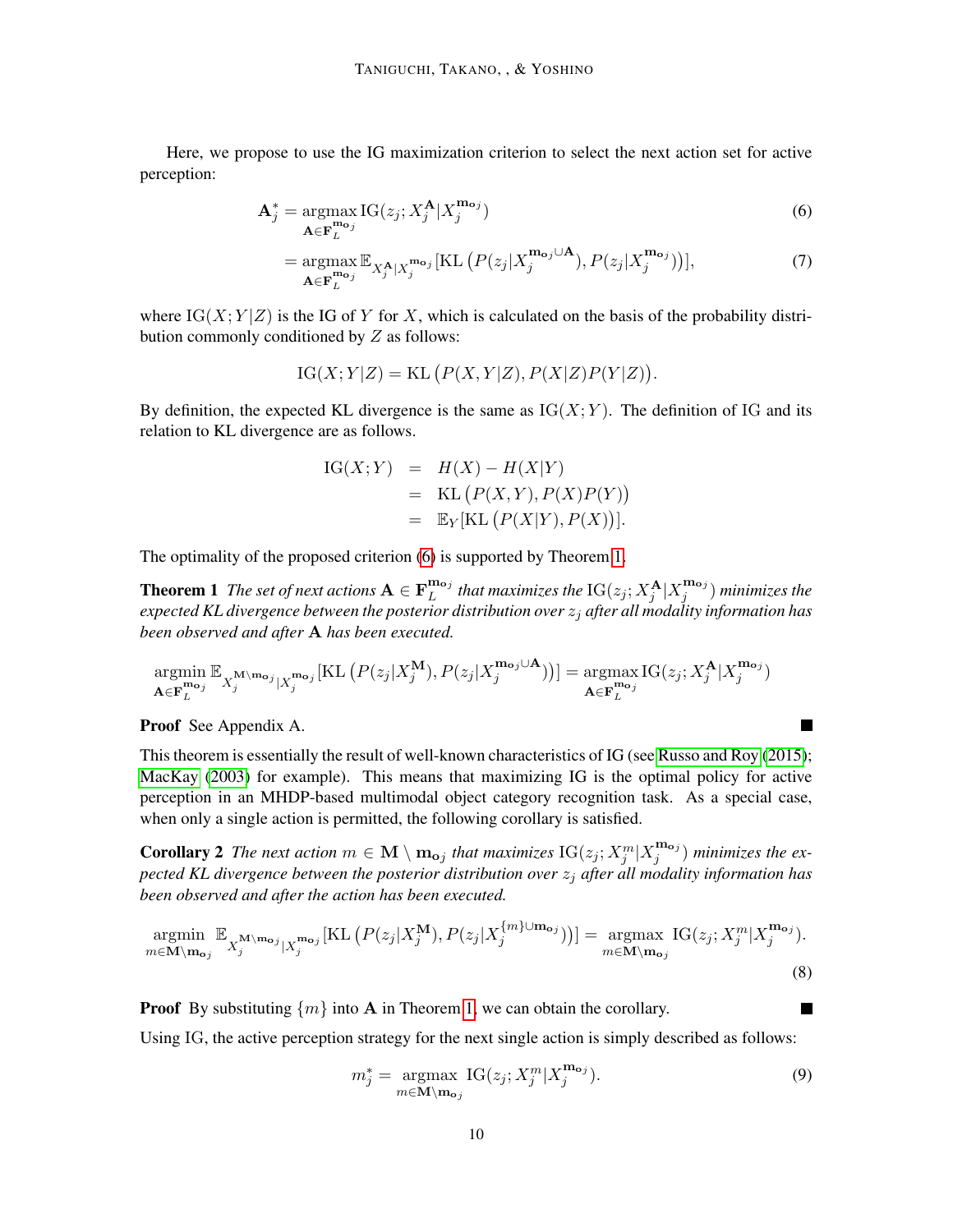This means that the robot should select the action  $m_j^*$  that can obtain the  $X_j^{m_j^*}$  that maximizes the IG for the recognition result  $z_j$  under the condition that the robot has already observed  $X_j^{\mathbf{m}_{\mathbf{o}j}}$  $\frac{\mathbf{m_{o}}_{j}}{j}$ .

However, we still have two problems, as follows.

- 1. The calculation of  $IG(z_j; X_j^{\mathbf{A}} | X_j^{\mathbf{m}_{\mathbf{o}j}})$  $j_j^{\text{mag}}$ ) cannot be performed in a straightforward manner.
- 2. The argmax operation in [\(6\)](#page-9-0) is a combinatorial optimization problem and incurs heavy computational cost when  $\#(\mathbf{M} \setminus \mathbf{m}_{oj})$  and L become large.

Based on some properties of the MHDP, we can obtain reasonable solutions for these two problems.

## 4.2 Monte Carlo Approximation of IG

Equations [\(6\)](#page-9-0) and [\(9\)](#page-9-2) provide a robot with an appropriate criterion for selecting an action to efficiently recognize a target object. However, at first glance, it looks difficult to calculate the IG. First, the calculation of the expectation procedure  $\mathbb{E}_{X_j^{\mathbf{A}}|X_j^{\mathbf{m}_{\mathbf{o}_j}}}[\cdot]$  requires a sum operation over all possible  $X_j^{\mathbf{A}}$ . The number of possible  $X_j^{\mathbf{A}}$  exponentially increases when the number of elements in the BoF increases. Second, the calculation of  $P(z_j | X_j^{\mathbf{A} \cup \mathbf{m}_{\mathbf{o} j}})$  $j_j^{\mathbf{A}\cup\mathbf{m}_{\mathbf{o}j}}$  for each possible observation  $X_j^{\mathbf{A}}$  requires the same computational cost as recognition in the multimodal categorization itself. Therefore, the straightforward calculation for solving [\(9\)](#page-9-2) is computationally impossible in a practical sense.

However, by exploiting a characteristic property of the MHDP, an efficient Monte Carlo approximation can be derived. First, we describe IG as the expectation of a logarithm term.

<span id="page-10-0"></span>IG(z<sub>j</sub>; 
$$
X_j^m | X_j^{\mathbf{m}_{\mathbf{o}_j}})
$$
 =  $\sum_{z_j, X_j^m} P(z_j, X_j^m | X_j^{\mathbf{m}_{\mathbf{o}_j}})$ log  $\frac{P(z_j, X_j^m | X_j^{\mathbf{m}_{\mathbf{o}_j}})}{P(z_j | X_j^{\mathbf{m}_{\mathbf{o}_j}}) P(X_j^m | X_j^{\mathbf{m}_{\mathbf{o}_j}})}$   
 =  $\mathbb{E}_{z_j, X_j^m | X_j^{\mathbf{m}_{\mathbf{o}_j}}}$  [log  $\frac{P(z_j, X_j^m | X_j^{\mathbf{m}_{\mathbf{o}_j}})}{P(z_j | X_j^{\mathbf{m}_{\mathbf{o}_j}}) P(X_j^m | X_j^{\mathbf{m}_{\mathbf{o}_j}})}$ ]. (10)

An analytic evaluation of [\(10\)](#page-10-0) is also practically impossible. Therefore, we adopt a Monte Carlo method. Equation [\(10\)](#page-10-0) suggests that an efficient Monte Carlo approximation can be performed as shown below if we can sample

<span id="page-10-1"></span>
$$
(z_j^{[k]}, X_j^{m[k]}) \sim P(z_j, X_j^{m}|X_j^{\mathbf{m}_{\mathbf{o}_j}}), \quad (k \in \{1, ..., K\}).
$$

Fortunately, the MHDP provides a sampling procedure for  $z_j^{[k]} \sim P(z_j|X_j^{\mathbf{m}_{\mathbf{o}_j}})$  $\binom{\mathbf{m_{o}}_j}{j}$  and  $X_j^{m[k]} \sim$  $P(X^m_j|z^{[k]}_j$  $j^{[k]}$ ) in its original paper [Nakamura et al.](#page-29-2) [\(2011a\)](#page-29-2). In the context of multimodal categorization by a robot,  $X_j^{m[k]} \sim P(X_j^m | z_j^{[k]})$  $j^{[k]}$ ) is a prediction of an unobserved modality's sensation using observed modalities' sensations, i.e., cross-modal inference. The sampling process of  $(z_i^{[k]})$  $_{j}^{[k]},X_{j}^{m[k]})$ can be regarded as a mental simulation by a robot that predicts the unobserved modality's sensation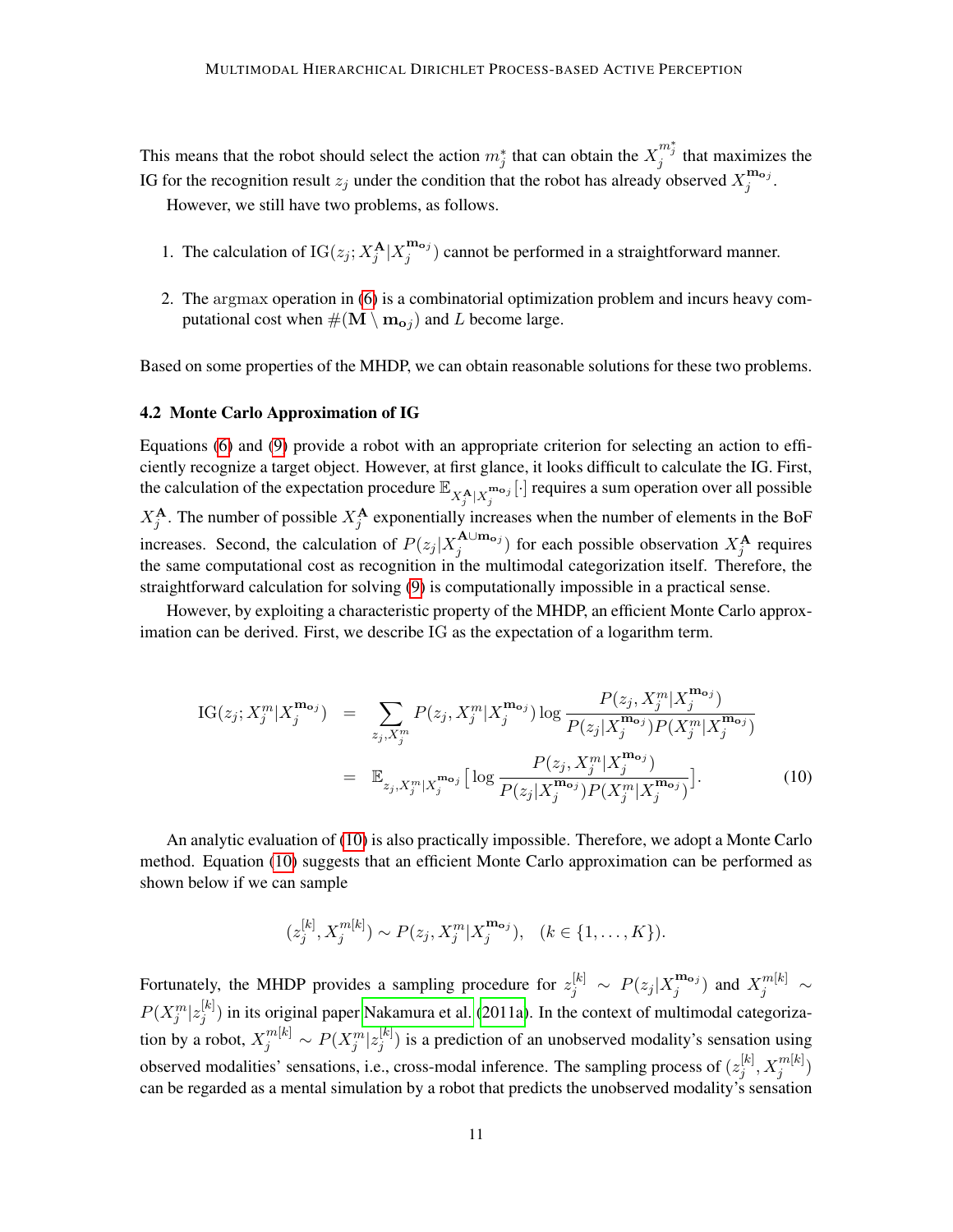leading to a categorization result based on the predicted sensation and observed information.

$$
(10) \approx \frac{1}{K} \sum_{k} \log \frac{P(z_j^{[k]}, X_j^{m[k]} | X_j^{\mathbf{m}_{\mathbf{o}_j}})}{P(z_j^{[k]} | X_j^{\mathbf{m}_{\mathbf{o}_j}}) P(X_j^{m[k]} | X_j^{\mathbf{m}_{\mathbf{o}_j}})}
$$

$$
= \frac{1}{K} \sum_{k} \log \frac{P(X_j^{m[k]} | z_j^{[k]}, X_j^{\mathbf{m}_{\mathbf{o}_j}})}{P(X_j^{m[k]} | X_j^{\mathbf{m}_{\mathbf{o}_j}})}.
$$
(11)

In [\(11\)](#page-10-1),  $P(X_i^{m[k]})$  $\frac{m[k]}{j} | z_j^{[k]}$  $j^{[k]}$ ,  $X_j^{\mathbf{m}_{\mathbf{o}j}}$  in the numerator can be easily calculated because all the parent nodes of  $X_i^{m[k]}$  $j^{m[k]}$  are given in the graphical model shown in Fig. [3.](#page-6-0) However,  $P(X_j^{m[k]})$  $\int\limits_j^{m[k]} |X_j^{{\bf m_o}_j}|$  $j^{n_{\mathbf{p}_j}}$ ) in the denominator cannot be evaluated in a straightforward way. Again, a Monte Carlo method can be adopted, as follows:

<span id="page-11-0"></span>
$$
P(X_j^{\mathbf{m}[k]} | X_j^{\mathbf{m}_{\mathbf{o}j}}) = \sum_{z_j} P(X_j^{\mathbf{m}[k]} | z_j, X_j^{\mathbf{m}_{\mathbf{o}j}}) P(z_j | X_j^{\mathbf{m}_{\mathbf{o}j}})
$$
  

$$
= \mathbb{E}_{z_j | X_j^{\mathbf{m}_{\mathbf{o}j}}}[P(X_j^{\mathbf{m}[k]} | z_j, X_j^{\mathbf{m}_{\mathbf{o}j}})]
$$
  

$$
\approx \frac{1}{K'} \sum_{k'} P(X_j^{\mathbf{m}[k]} | z_j^{[k]}, X_j^{\mathbf{m}_{\mathbf{o}j}})
$$
(12)

where  $K'$  is the number of samples for the second Monte Carlo approximation. Fortunately, in this Monte Carlo approximation [\(12\)](#page-11-0), we can reuse the samples drawn in the previous Monte Carlo approximation efficiently. By substituting [\(12\)](#page-11-0) for [\(11\)](#page-10-1), we finally obtain the approximate IG for the criterion of active perception, i.e., our proposed method, as follows:

IG(z<sub>j</sub>; 
$$
X_j^m | X_j^{\mathbf{m}_{\mathbf{o}_j}}) \approx \frac{1}{K} \sum_k \log \frac{P(X_j^{m[k]} | z_j^{[k]}, X_j^{\mathbf{m}_{\mathbf{o}_j}})}{\frac{1}{K} \sum_{k'} P(X_j^{m[k]} | z_j^{[k']}, X_j^{\mathbf{m}_{\mathbf{o}_j}})}.
$$

Note that the computational cost for evaluating IG becomes  $O(K^2)$ . In summary, a robot can approximately estimate the IG for unobserved modality information by generating virtual observations based on observed data and evaluating their likelihood.

#### 4.3 Sequential Decision Making as a Submodular Maximization

If a robot wants to select L actions  $A_j = \{a_1, a_2, \ldots, a_L\}$   $(a_i \in M \setminus m_{oj})$ , it has to solve [\(6\)](#page-9-0), i.e., a combinatorial optimization problem. The number of combinations of L actions is  $\mu_{(M\setminus m_{Q})}C_L$ , which increases dramatically when the number of possible actions  $\#({\bf M}\setminus {\bf m}_{\bf o_j})$  and  $L$  increase. For example, Sinapov et al. (2014) gave a robot 10 different behaviors in their experiment on robotic multimodal categorization. Future autonomous robots will have more available actions for interacting with a target object and be able to obtain additional types of modality information through these interactions. Hence, it is important to develop an efficient solution for the combinatorial optimization problem.

<span id="page-11-1"></span>Here again, the MHDP has advantages for solving this problem.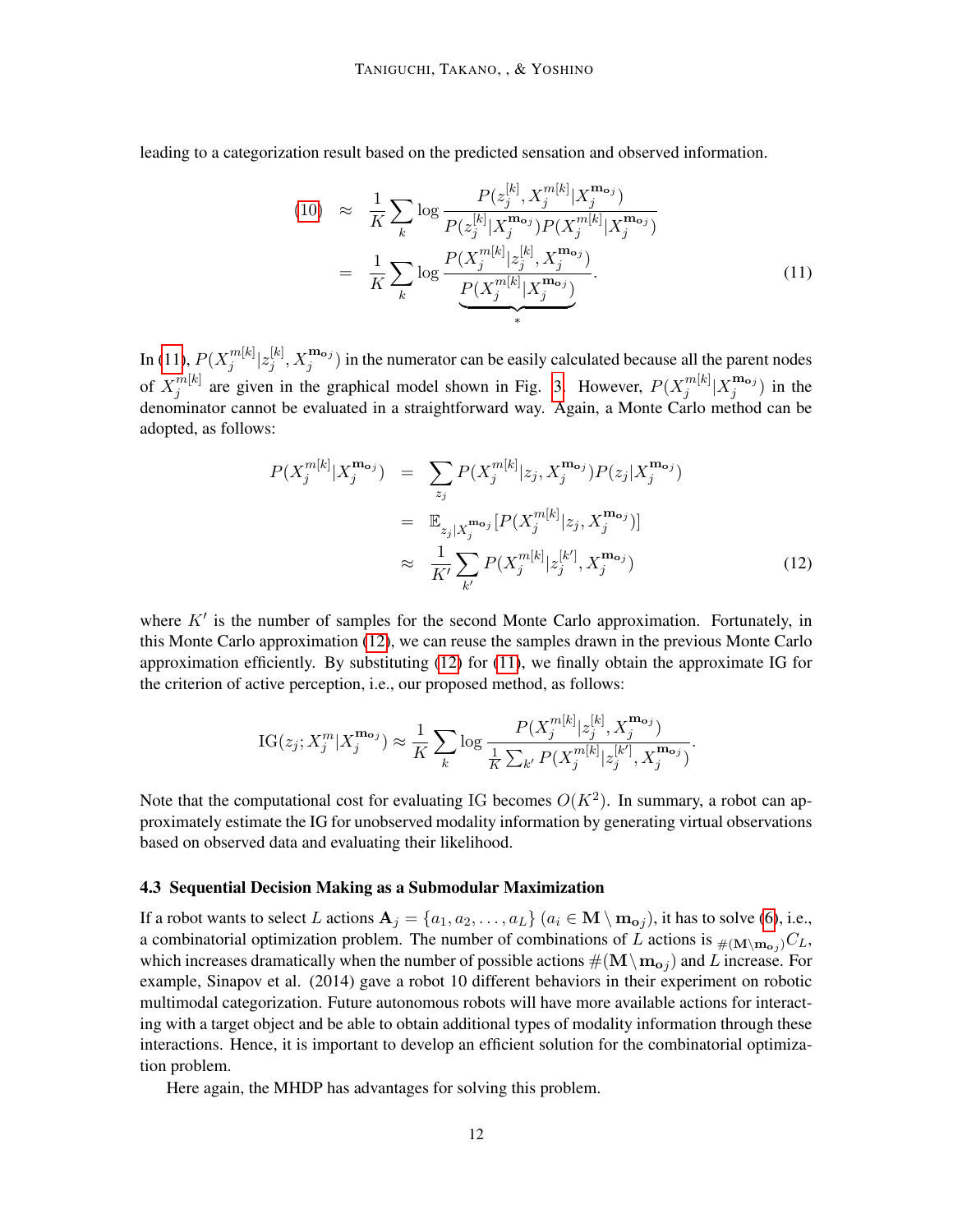**Theorem 3** The evaluation criterion for multimodal active perception  $IG(z_j; X_j^{\mathbf{A}} | X_j^{\mathbf{m}_{\mathbf{o}j}})$  $j^{(11,0)}$  *is a submodular and non-decreasing function with regard to* A*.*

**Proof** As shown in the graphical model of the MHDP in Fig. [3,](#page-6-0) the observations for each modality  $X_j^m$  are conditionally independent under the condition that a set of latent variables  $z_j = \{\{k_{jt}\}_{1 \leq t \leq T_j},\}$  $\{t_{jn}^{m}\}_{m\in\mathbf{M},1\leq n\leq N_{j}^{m}}\}$  is given. This satisfies the conditions of the theorem by Krause et al. (2005). Therefore,  $IG(z_j; X_j^m | X_j^{\mathbf{m}_{\mathbf{o}_j}})$  $j^{(m_{o_j})}$  is a submodular and non-decreasing function with regard to  $X_j^m$ .

Submodularity is a property similar to the convexity of a real-valued function in a vector space. If a set function  $F: V \to R$  satisfies

$$
F(A \cup x) - F(A) \ge F(A' \cup x) - F(A'),
$$

where V is a finite set  $\forall A \subset A' \subseteq V$  and  $x \notin A$ , the set function F has submodularity and is called a submodular function.

Function IG is not always a submodular function. However, Krause et al. proved that  $IG(U; A)$ is submodular and non-decreasing with regard to  $A \subseteq S$  if all of the elements of S are conditionally independent under the condition that  $U$  is given. With this theorem, Krause et al. (2005) solved the sensor allocation problem efficiently. Theorem [3](#page-11-1) means that the problem [\(6\)](#page-9-0) is reduced to a *submodular maximization problem*.

It is known that the greedy algorithm is an efficient strategy for the submodular maximization problem. Nemhauser et al. (1978) proved that the greedy algorithm can select a subset that is at most a constant factor  $(1 - 1/e)$  worse than the optimal set, if the evaluation function  $F(A)$ is submodular, non-decreasing, and  $F(\emptyset) = 0$ , where  $F(\cdot)$  is a set function, and A is a set. If the evaluation function is a submodular set function, a greedy algorithm is practically sufficient for selecting subsets in many cases. In sum, a greedy algorithm gives a near-optimal solution. However, the greedy algorithm is still inefficient because it requires an evaluation of all choices at each step of a sequential decision making process.

Minoux (1978) proposed a lazy greedy algorithm to makes the greedy algorithm more efficient for the submodular evaluation function. The lazy greedy algorithm can reduce the number of evaluations by using the characteristics of a submodular function.

In this paper, we propose the use of the *lazy greedy algorithm* for selecting L actions to recognize a target object on the basis of the submodular property of IG. The final greedy and lazy greedy algorithms for MHDP-based active perception, i.e., our proposed methods, are shown in Algorithms [1](#page-13-1) and [2,](#page-14-0) respectively.

The main contribution of the lazy greedy algorithm is to reduce the computational cost of active perception. The majority of the computational cost originates from the number of times a robot evaluates  $\text{IG}_m$  for determining action sequences. When a robot has to choose L actions, the bruteforce algorithm that directly evaluates all alternatives  $\mathbf{A} \in \mathbf{F}_{L}^{\mathbf{m}_{oj}}$  $\frac{m_{\mathbf{o}j}}{L}$  using [\(6\)](#page-9-0) requires  $\#(\mathbf{M}\setminus \mathbf{m}_{\mathbf{o}j})C_L$ evaluations of  $IG(z_j; X_j^{\mathbf{A}} | X_j^{\mathbf{m}_{\mathbf{o}_j}})$  $j^{(m_0 j)}$ . In contrast, the greedy algorithm requires  $\{\#(\mathbf{M} \setminus \mathbf{m_0}_j) + \mathbf{m_0}_j\}$  $(\#(\mathbf{M}\setminus \mathbf{m_{o_j}})-1)+...+(\#(\mathbf{M}\setminus \mathbf{m_{o_j}})-L+1)\}$  evaluations of IG $(z_j;X_j^m|X_j^{\mathbf{m_{o_j}}})$  $j^{(\text{m0})}$ , i.e.,  $O(ML)$ . The lazy greedy algorithm incurs the same computational cost as the greedy algorithm only in the worst case. However, practically, the number of re-evaluations in the lazy greedy algorithm is quite small. Therefore, the computational cost of the lazy greedy algorithm increases almost in proportion to  $L$ , i.e., almost linearly. The memory requirement of the proposed method is also quite small.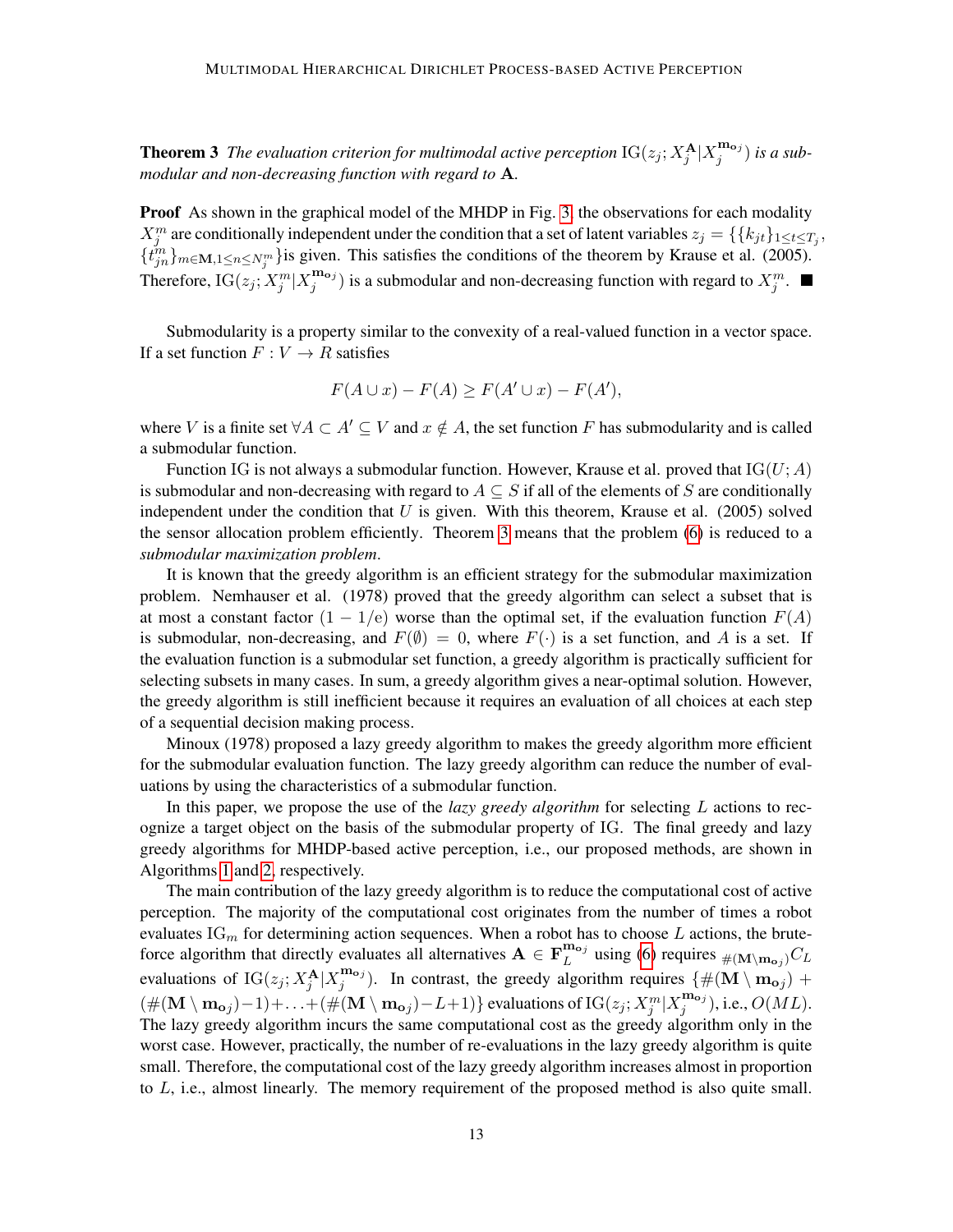<span id="page-13-1"></span>Algorithm 1 Greedy algorithm.

Require: MHDP is trained using a training data set. The j-th object is found.  $\mathbf{m_{o}}_{j}$  is initialized, and  $X_{j}^{\mathbf{m_{o}}_{j}}$  $j^{m_{o_j}}$  is observed. for  $l = 1$  to  $L$  do for all  $m \in M \setminus \mathbf{m}_{\mathbf{o}j}$  do for  $k = 1$  to  $K$  do Draw

$$
(z_j^{[k]}, X_j^{m[k]}) \sim P(z_j, X_j^{m}|X_j^{\mathbf{m}_{\mathbf{o}_j}})
$$

end for

IG<sub>m</sub> 
$$
\leftarrow \frac{1}{K} \sum_{k} \log \frac{P(X_j^{m[k]} | z_j^{[k]}, X_j^{\mathbf{m}_{oj}})}{\frac{1}{K} \sum_{k'} P(X_j^{m[k]} | z_j^{[k']}, X_j^{\mathbf{m}_{oj}})}
$$

end for

$$
m^* \leftarrow \operatorname*{argmax}_m \mathrm{IG}_m
$$

Execute the  $m^*$ -th action to the j-th target object and obtain  $X_j^{m^*}$ .  $\mathbf{m_{o}}_{i} \leftarrow \mathbf{m_{o}}_{i} \cup \{m^{*}\}\$ end for

Both the greedy and lazy greedy algorithms only require memory for  $\text{IG}_m$  for each modality and K samples for the Monte Carlo approximation. These requirements are negligibly small compared with the MHDP itself.

# <span id="page-13-0"></span>5. Experiment 1: Humanoid Robot

An experiment using an upper-torso humanoid robot was conducted to verify the proposed active perception method in the real-world environment.

# 5.1 Conditions

In this experiment, RIC-Torso, developed by the RT Corporation, was used (see Fig. [4\)](#page-15-0). RIC-Torso is an upper-torso humanoid robot that has two robot hands. We prepared an experimental environment that is similar to the one in the original MHDP paper [Nakamura et al.](#page-29-2) [\(2011a\)](#page-29-2).

# 5.1.1 VISUAL INFORMATION  $(m^v)$

Visual information was obtained from the Xtion PRO LIVE set on the head of the robot. The camera was regarded as the eyes of the robot. The robot captured 74 images of a target object while it rotated on a turntable (see Fig. [4\)](#page-15-0). The size of each image was re-sized to  $320 \times 240$ . Scale-invariant feature transform (SIFT) feature vectors were extracted from each captured image [Lowe](#page-29-10) [\(2004\)](#page-29-10). A certain number of 128-dimensional feature vectors were obtained from each image. Note that the SIFT feature did not consider hue information. All of the obtained feature vectors were transformed into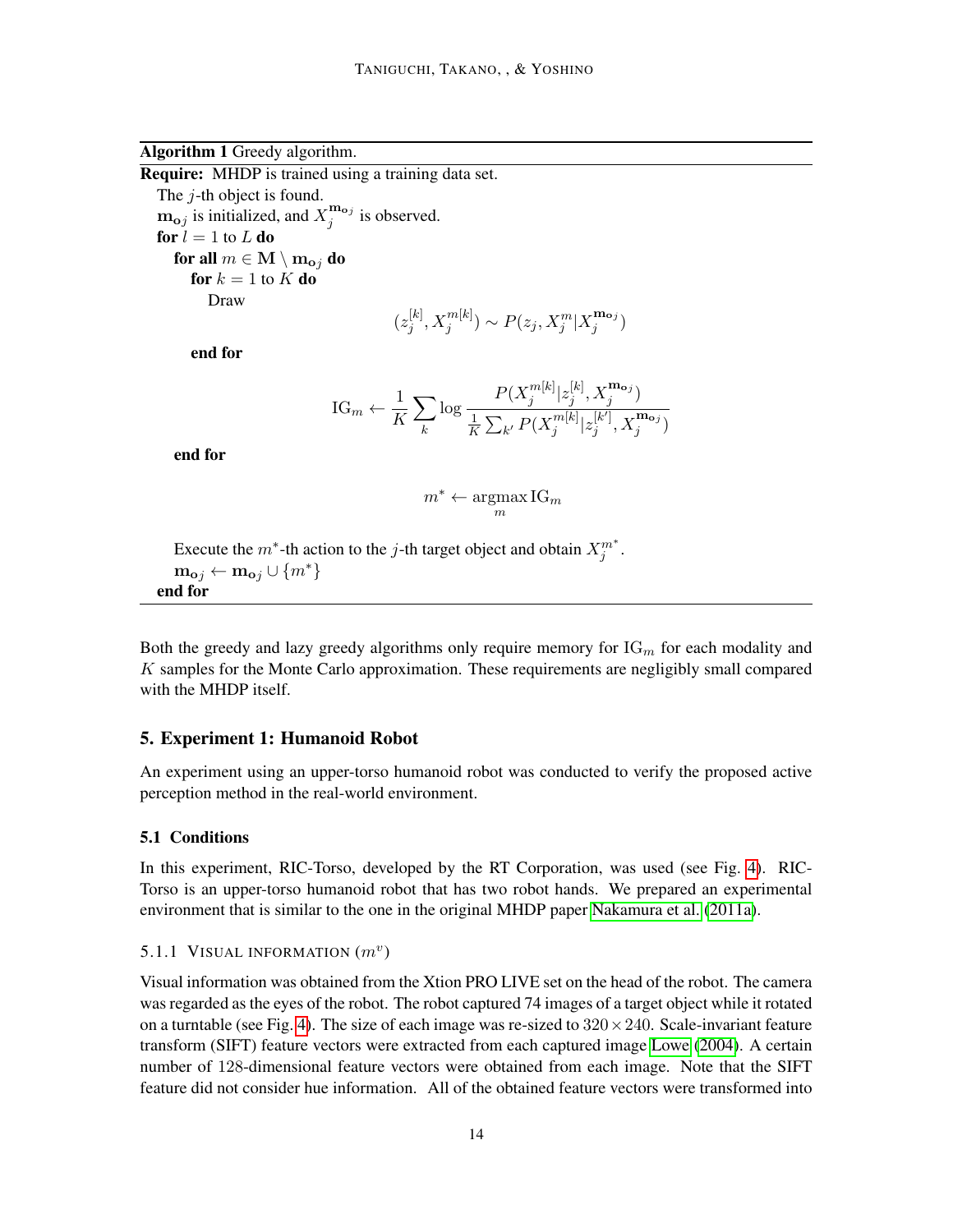<span id="page-14-0"></span>Algorithm 2 Lazy greedy algorithm.

Require: The MHDP is trained using a training data set.

The *j*-th object is found.  $\mathbf{m_{o}}_{j}$  is initialized, and  $X_{j}^{\mathbf{m_{o}}_{j}}$  $j^{m_{\mathbf{o}j}}$  is observed. for all  $m \in \mathbf{M} \setminus \mathbf{m}_{\mathbf{o}i}$  do for  $k = 1$  to  $K$  do Draw

$$
(z_j^{[k]},X_j^{m[k]}) \sim P(z_j,X_j^m|X_j^{\mathbf{m}_{\mathbf{o}j}})
$$

end for

IG<sub>m</sub> 
$$
\leftarrow \frac{1}{K} \sum_{k} \log \frac{P(X_j^{m[k]} | z_j^{[k]}, X_j^{m_{o_j}})}{\frac{1}{K} \sum_{k'} P(X_j^{m[k]} | z_j^{[k']}, X_j^{m_{o_j}})}
$$

end for

$$
m^* \leftarrow \operatorname*{argmax}_m \operatorname{IG}_m
$$

Execute the  $m^*$ -th action to the *j*-th target object and obtain  $X_j^{m^*}$ .  $\mathbf{m_{oj}} \leftarrow \mathbf{m_{oj}} \cup \{m^*\}$ Prepare a stack S for the modality indices and initialize it. for all  $m \in \mathbf{M} \setminus \mathbf{m}_{o}$  do  $push(S,(m,IG_m))$ end for for  $l = 1$  to  $L - 1$  do repeat  $S \leftarrow descending.sort(S)$  // w.r.t. IG<sub>m</sub>  $(m^1, \text{IG}_{m^1}) \leftarrow pop(S)$ ,  $(m^2, \text{IG}_{m^2}) \leftarrow pop(S)$ // Re-evaluate  $IG_{m^1}$  as follows. for  $k = 1$  to  $K$  do

Draw

$$
(z_j^{[k]}, X_j^{m^1[k]}) \sim P(z_j, X_j^{m^1}|X_j^{\mathbf{m}_{\mathbf{o}j}})
$$

end for

IG<sub>m1</sub> 
$$
\leftarrow \frac{1}{K} \sum_{k} \log \frac{P(X_j^{m^1[k]} | z_j^{[k]}, X_j^{\mathbf{m}_{\mathbf{o}_j}})}{\frac{1}{K} \sum_{k'} P(X_j^{m^1[k]} | z_j^{[k']}, X_j^{\mathbf{m}_{\mathbf{o}_j}})}
$$

 $push(S, (m^2, \text{IG}_{m^2}))$ ,  $push(S, (m^1, \text{IG}_{m^1}))$ until  $\text{IG}_{m^1} \geq \text{IG}_{m^2}$  $m^* \leftarrow m^1$  $pop(S)$ Execute the  $m^*$ -th action to the j-th target object and obtain  $X_j^{m^*}$ .  $\mathbf{m_{o}}_j \leftarrow \mathbf{m_{o}}_j \cup \{m^*\}$ end for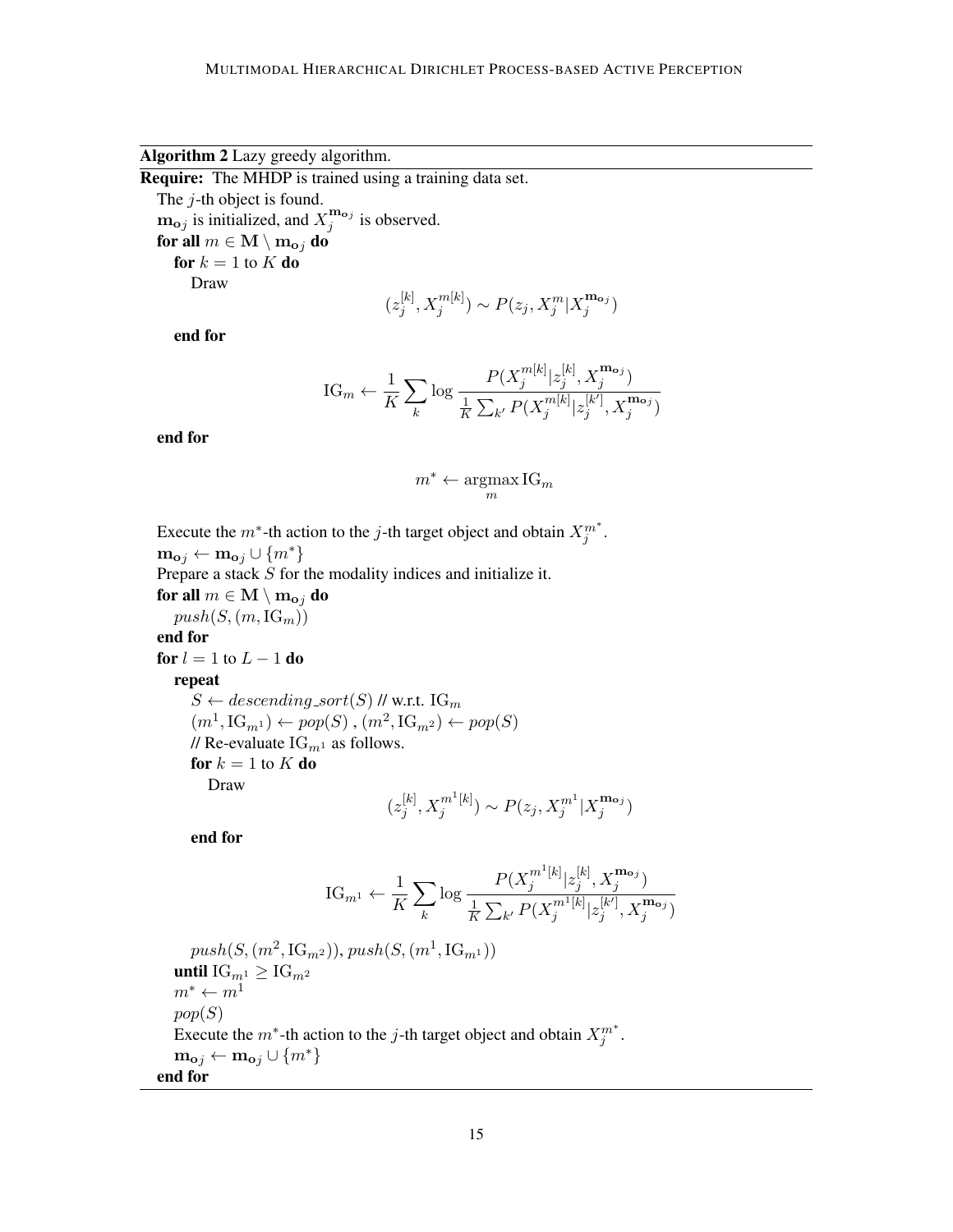<span id="page-15-0"></span>

Figure 4: Robot used in the experiment.

BoF representations using k-means clustering. BoF representations were used as observation data for the visual modality of the MHDP. The index for this modality was defined as  $m^v$ .

# 5.1.2 AUDITORY INFORMATION  $(m^{as}$  AND  $m^{ah})$

Auditory information was obtained from a multipowered shotgun microphone NTG-2 by RODE Microphone. The microphone was regarded as the ear of the robot. In this experiment, two types of auditory information were acquired. One was generated by hitting the object, and the other was generated by shaking it. The two sounds were regarded as different auditory information and hence different modality observations in the MHDP model. The two actions, i.e., hitting and shaking, were manually programmed for the robot. When the robot began to execute an action, it also started recording the objects's sound (see Fig. [4\)](#page-15-0). The sound was recorded until two seconds after the robot finished the action. The recorded auditory data were temporally divided into frames, and each frame was transformed into 13-dimensional Mel-frequency cepstral coefficients (MFCCs). The MFCC feature vectors were transformed into BoF representations using k-means clustering in the same way as the visual information. The indices of these modalities were defined as  $m^{as}$  and  $m^{ah}$ , respectively, for "shake" and "hit."

# 5.1.3 HAPTIC INFORMATION  $(m^h)$

Haptic information was obtained by grasping a target object using the robot's hand. When the robot attempted to obtain haptic information from an object placed in front of it, it moved its hand to the object and gradually closed its hand until a certain amount of counterforce was detected (see Fig. [4\)](#page-15-0). The joint angle of the hand was measured when the hand touched the target object and when the hand stopped. The two variables and difference between the two angles were used as a three-dimensional feature vector. When obtaining haptic information, the robot grasped the target object 10 times and obtained 10 feature vectors. The feature vectors were transformed into BoF representations using k-means clustering in the same way as for the other information types. The index of the haptic modality was defined as  $m<sup>h</sup>$ .

# 5.1.4 MULTIMODAL INFORMATION AS BOF REPRESENTATIONS

In summary, a robot could obtain multimodal information from four modalities for perception. The set of modalities was  $\mathbf{M} = \{m^v, m^{as}, m^{ah}, m^h\}$ . The dimensions of the BoFs were set to 25, 25, 25, and 5 for  $m^v$ ,  $m^{as}$ ,  $m^{ah}$ , and  $m^h$ , respectively. The dimension of each BoF corresponds to the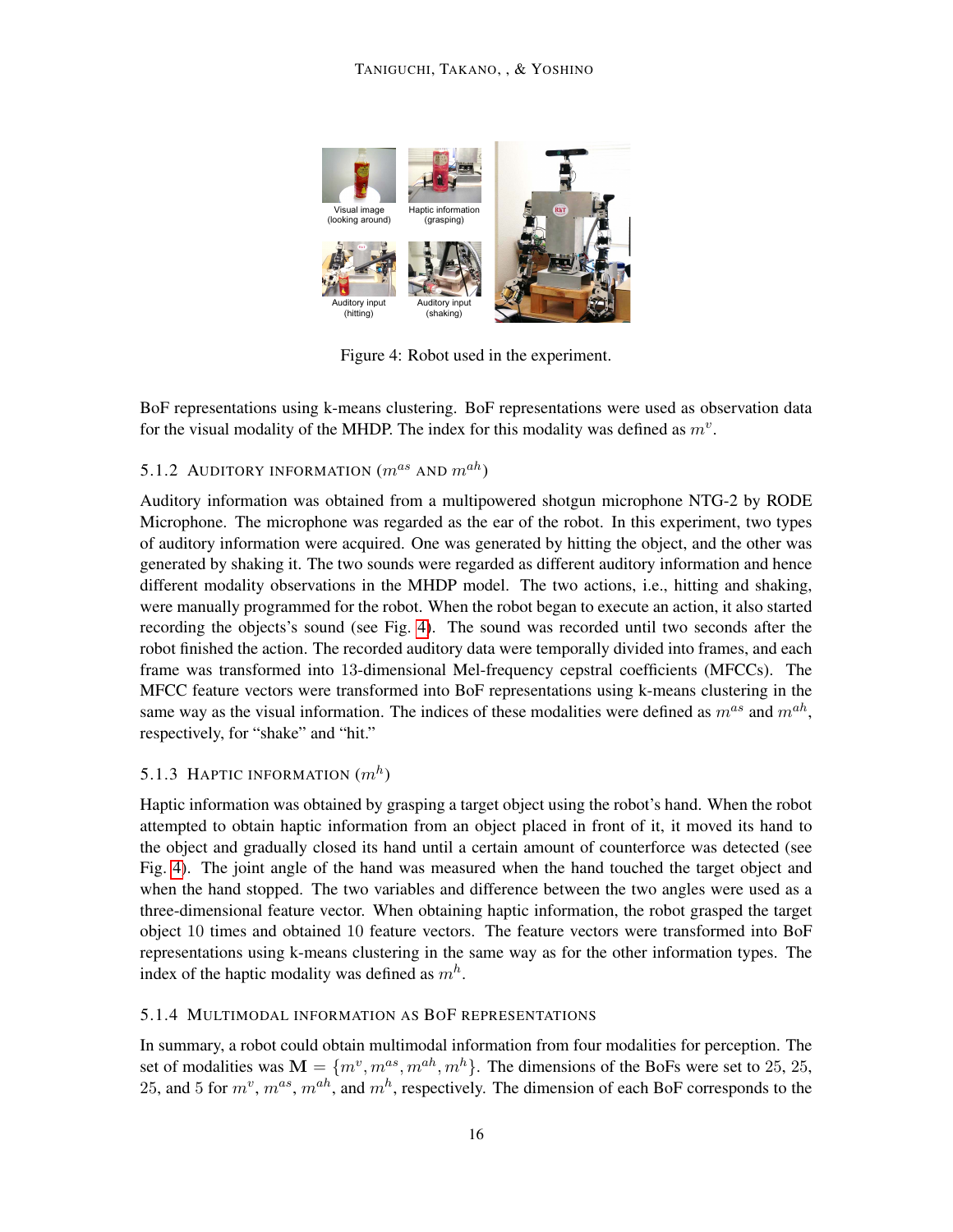number of clusters for k-means clustering. The numbers of clusters, i.e., the sizes of the dictionaries, were empirically determined on the basis of a preliminary experiment on multimodal categorization. All of the training datasets were used to train the dictionaries. The histograms of the feature vectors, i.e., the BoFs, were resampled to make their counts  $N_j^{m^v} = 100, N_j^{m^{as}} = 80, N_j^{m^{ab}} = 130$ , and  $N_j^{m^h} = 30$ . The weight of each modality  $w^m$  was set to 1. The formation of multimodal object categories itself is out of the scope of this paper. Therefore, the constants were empirically determined so that the robot could form object categories that are similar to human participants. The number of samples K in the Monte Carlo approximation for estimating IG was set to  $K = 5000$ .

## 5.1.5 TARGET OBJECTS

For the target objects, 17 types of commodities were prepared for the experiment shown in Fig. [5.](#page-17-0) Each index on the right-hand side of the figure indicates the index of each object. The hardness of the balls, the striking sounds of the cups, and the sounds made while shaking the bottles were different depending on the object categories. Therefore, ground-truth categorization could not be achieved using visual information alone.

#### 5.2 Procedure

The experimental procedure was as follows. First, the robot formed object categories through multimodal categorization in an unsupervised manner. An experimenter placed each object in front of the robot one by one. The robot looked at the object to obtain visual features, grasped it to obtain haptic features, shook it to obtain auditory shaking features, and hit it to obtain the auditory striking features. After obtaining the multimodal information of the objects as a training data set, the MHDP was trained using a Gibbs sampler. The results of multimodal categorization are shown in Fig. [5.](#page-17-0) The category that has the highest posterior probability for each object is shown in white. These results show that the robot can form multimodal object categories using MHDP, as described in [Nakamura et al.](#page-29-2) [\(2011a\)](#page-29-2). After the robot had formed object categories, we fixed the latent variables for the training data set.

Second, an experimental procedure for active perception was conducted. An experimenter placed an object in front of the robot. The robot observed the object using its camera, obtained visual information, and set  $m_{oj} = \{m^v\}$ . The robot then determined its next set of actions for recognizing the target object using its active perception strategy.

## 5.3 Results

## 5.3.1 SELECTING THE NEXT ACTION

First, we describe results for the first single action selection after obtaining visual information. In this experiment, the robot had three choices for its next action, i.e.,  $m^{as}$ ,  $m^{ah}$ , and  $m^h$ . To evaluate the results of active perception, we used KL  $\left( P(k|X_{j}^{\mathbf{M}}), P(k|X_{j}^{\mathbf{A}\cup \mathbf{m_{o}}j}\right)$  ${j<sub>j</sub>}}$  (h), i.e., the distance between the posterior distribution over the object categories  $k$  in the final recognition state and that in the next recognition state as an evaluation criterion on behalf of KL  $(P(z_j | X_j^M), P(z_j | X_j^{A \cup m_{o,j}}))$  $j^{\mathbf{A}\cup\mathbf{m}_{\mathbf{o}j}})$ ). This is the original evaluation criterion in [\(4\)](#page-8-1) because the computational cost for evaluating KL  $(P(z_j | X_j^M), P(z_j | X_j^{A\cup m_{o_j}}))$  $j^{\mathbf{A}\cup\mathbf{m}_{\mathbf{o}j}})\big)$ is too high to calculate.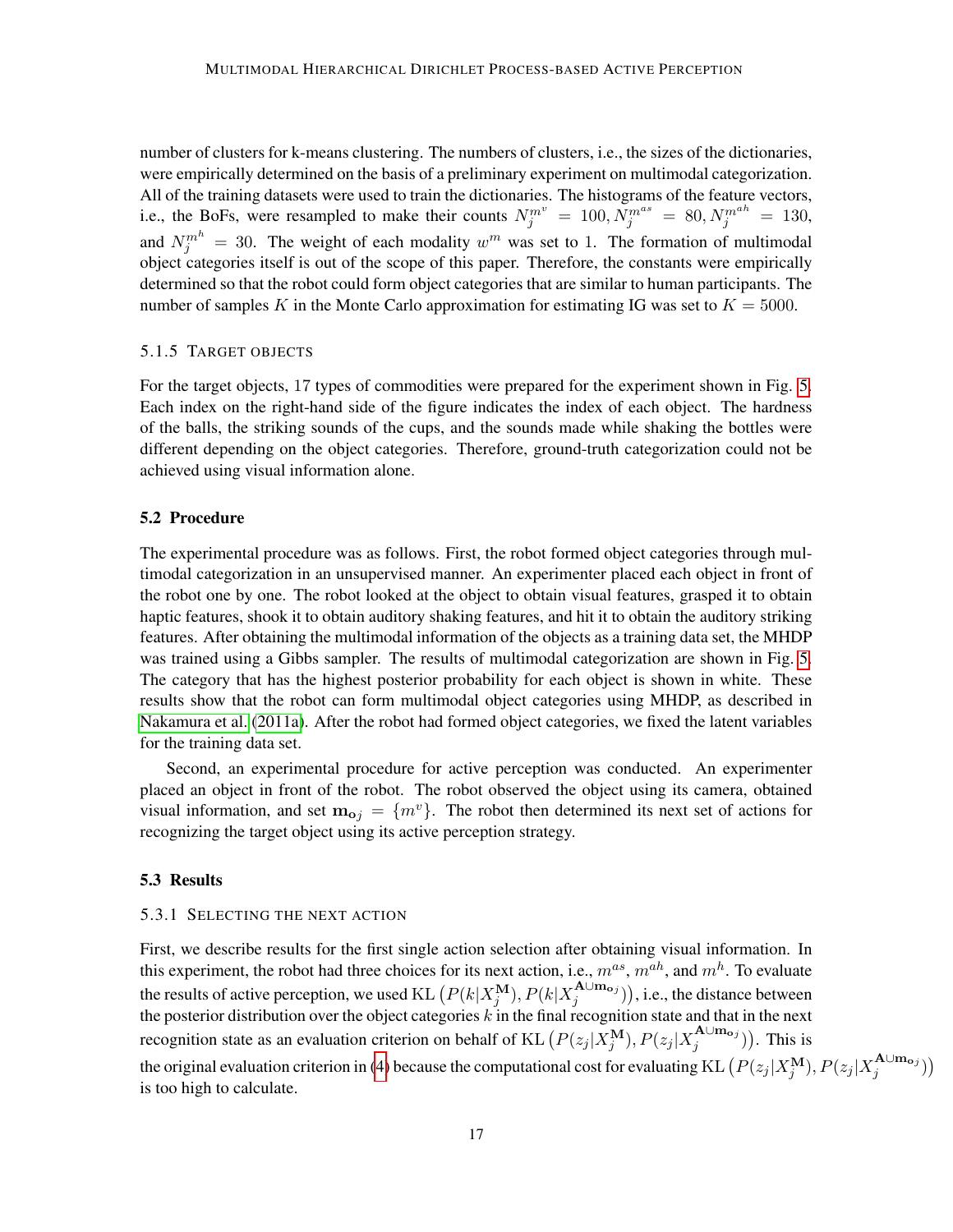<span id="page-17-0"></span>

Figure 5: (Left) target objects used in the experiment and (right) categorization results obtained in the experiment.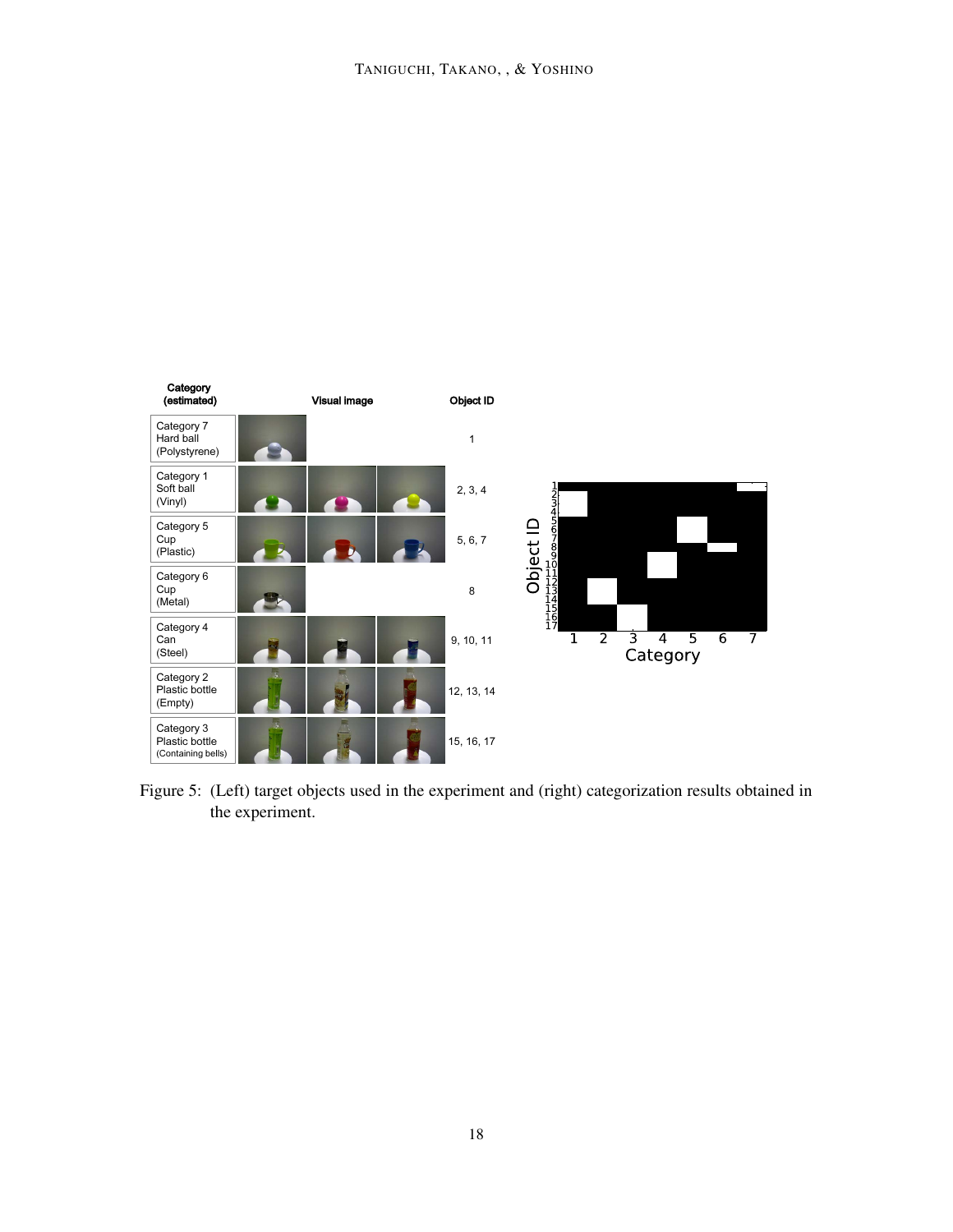

<span id="page-18-0"></span>Figure 6: (Top) KL divergence between the final recognition state and the posterior probability estimated after obtaining only visual information, (middle) estimated  $IG<sub>m</sub>$  for each object based on visual information, and (bottom) KL divergence between the final recognition state and the posterior probability estimated after obtaining only visual information and each selected action. Our theory of multimodal active perception suggests that the action with the highest information gain (shown in the middle) tends to lead its initial recognition state (whose KL divergence from the final recognition state is shown at the top) to a recognition state whose KL divergence from the final recognition state (shown at the bottom) is the smallest. These figures suggest the probabilistic relationships were satisfied as a whole.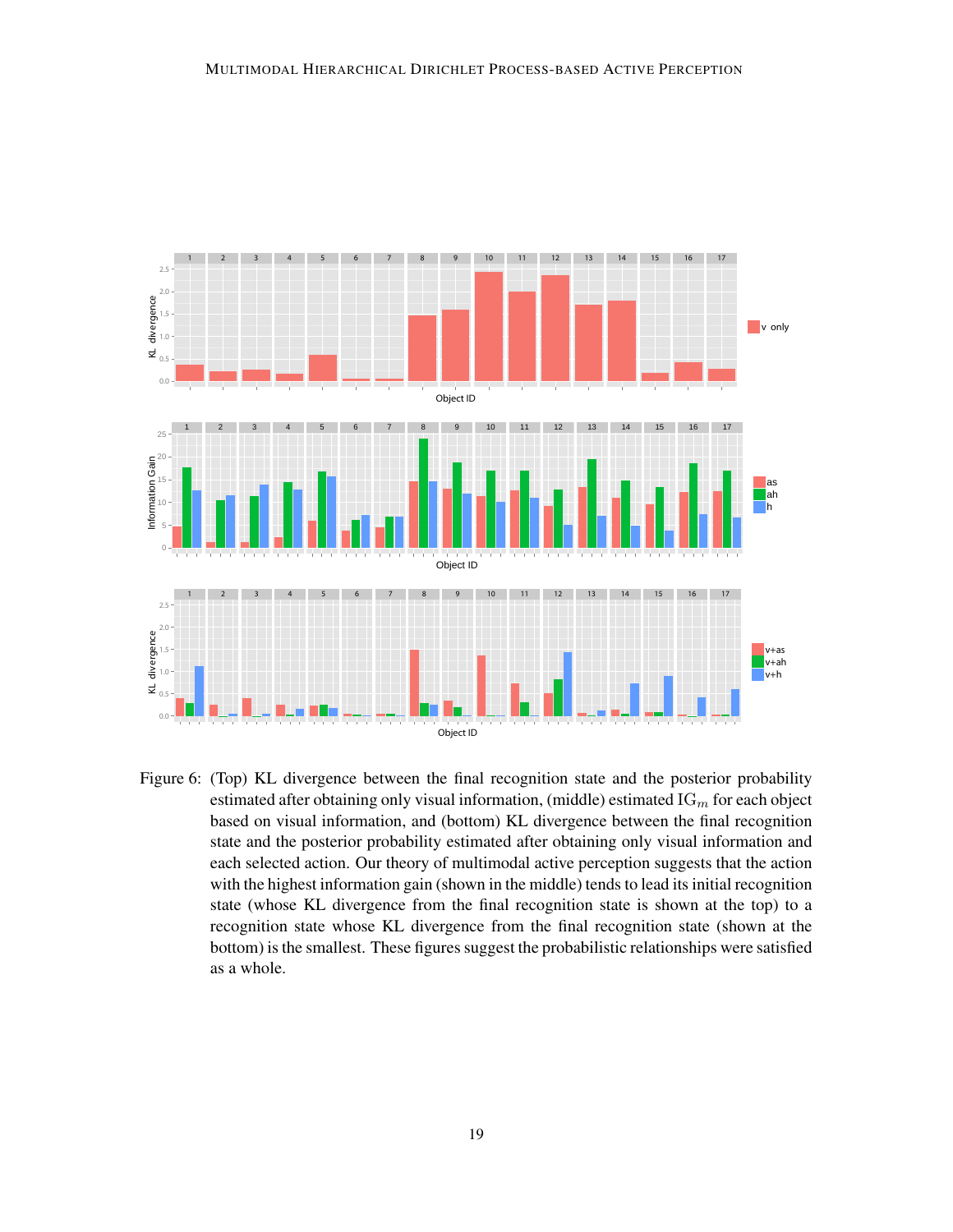| Table 1. INDITIOUS OF SUCCESSIONS INCOGNIZED ODJUCES |       |       |       |                                                                                                    |
|------------------------------------------------------|-------|-------|-------|----------------------------------------------------------------------------------------------------|
|                                                      |       |       |       | v only $\parallel$ v+IG.min $\parallel$ v+IG.mid $\parallel$ v+IG.max $\parallel$ Full information |
| 8/17                                                 | 11/17 | 15/17 | 16/17 | 17/17                                                                                              |

<span id="page-19-0"></span>Table 1: Number of Successfully Recognized Objects

Fig. [6](#page-18-0) (top) shows the KL divergence between the posterior probabilities of the category after obtaining the information from all modalities and after obtaining only visual information. With regard to some objects, e.g., objects 6 and 7, the figure shows that visual information is sufficient for the robot to recognize the objects. However, with regard to many objects, visual information alone could not lead the recognition state to the final state. However, it could be reached using the information of all modalities. Fig. [6](#page-18-0) (middle) shows  $IG<sub>m</sub>$  calculated using the visual information for each action. Fig. [6](#page-18-0) (bottom) shows the KL divergence between the final recognition state and the posterior probability estimated after obtaining visual information and the information of each selected action. We observe that an action with a higher value of  $\mathrm{IG}_m$  tended to further reduce the KL divergence, as Theorem [1](#page-9-1) suggests. Fig. [7](#page-20-0) shows the average KL divergence for the final recognition state after executing an action selected by the  $IG<sub>m</sub>$  criterion. Actions IG .min, IG .mid, and IG .max denote actions that have the minimum, middle, and maximum values of  $\text{IG}_m$ , respectively. These results show that IG .max clearly reduced the uncertainty of the target objects.

The precision of category recognition after an action execution is summarized in Table [1.](#page-19-0) Basically, a category recognition result is obtained as the posterior distribution [\(3\)](#page-7-1) in the MHDP. The category with the highest posterior probability is considered to be the recognition result for illustrative purposes in Table [1.](#page-19-0) Obtaining information by executing IG .max almost always increased recognition performance.

Examples of changes in the posterior distribution are shown in Figs. [8](#page-20-1) and [9](#page-20-2) for objects 8 ("metal cup") and 12 ("plastic bottle containing bells"), respectively. The robot could not clearly recognize the category of object 8 after obtaining visual information. Action  $\text{IG}_m$  in Fig. [6](#page-18-0) shows that  $m^{ah}$ was IG .max for the [8](#page-20-1)th object. Fig. 8 shows that  $m^{ah}$  reduced the uncertainty and allowed the robot to correctly recognize the object, as evidenced by category 6, a metal cup. This means that the robot noticed that the target object was a metal cup by hitting it and listening to its metallic sound. The metal cup did not make a sound when the robot shook it. Therefore, the IG for  $m^{as}$  was small. As Fig. [9](#page-20-2) shows, the robot first recognized the 12th object as a plastic bottle containing bells with high probability and as an empty plastic bottle with a low probability. Fig. [6](#page-18-0) shows that the  $\text{IG}_m$  criterion suggested  $m^{ah}$  as the first alternative and  $m^{as}$  as the second alternative. Fig. [9](#page-20-2) shows that  $m^{as}$  and  $m^{ah}$  could determine that the target object was an empty plastic bottle, but  $m^h$  could not.

As humans, we would expect to differentiate an empty bottle from a bottle containing bells by shaking or hitting the bottle, and differentiate a metal cup from a plastic cup by hitting it. The proposed active perception method constructively reproduced this behavior in a robotic system using an unsupervised multimodal machine learning approach.

## 5.3.2 SELECTING THE NEXT SET OF MULTIPLE ACTIONS

We evaluated the greedy and lazy greedy algorithms for active perception sequential decision making. The KL divergence from the final state for all target objects is averaged at each step and shown in Fig. [10.](#page-21-0) For each condition, the KL divergence gradually decreased and reached almost zero. However, the rate of decrease notably differed. As the theory of submodular optimization suggests,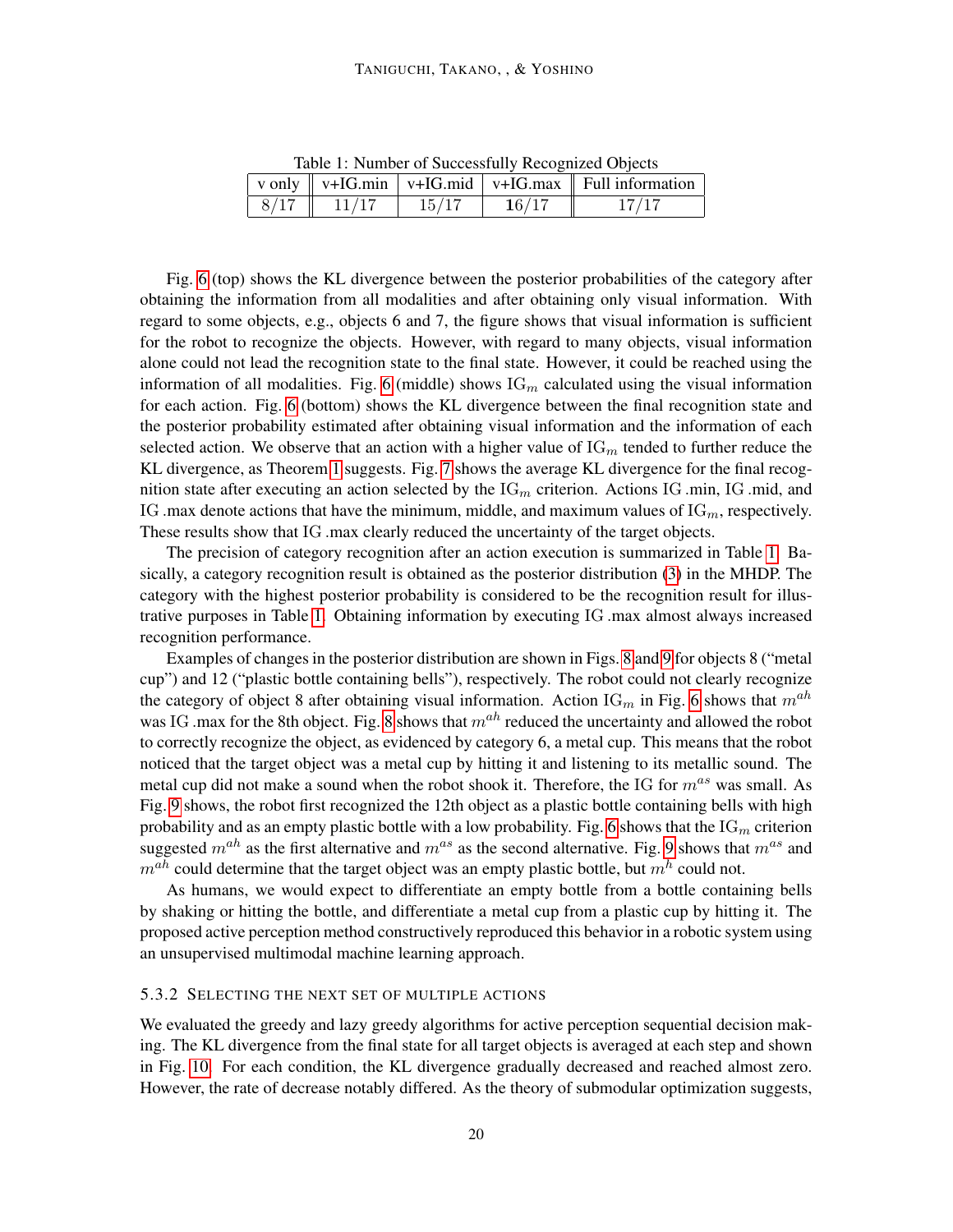

<span id="page-20-0"></span>Figure 7: Reduction in the KL divergence by executing an action selected on the basis of the  $\text{IG}_m$ maximization criterion. The KL divergences between the recognition state after executing the second action and the final recognition state are calculated for all objects and shown with box plot. This shows that an action with more information brings the recognition of its state closer to the final recognition state.



<span id="page-20-1"></span>Figure 8: Posterior probability of the category for object 8 after executing each action. These results show that the action with the highest information gain, i.e., ah, allowed the robot to efficiently estimate that the true object category was "metal cup."



<span id="page-20-2"></span>Figure 9: Posterior probability of the category for object 12 after executing each action. These results show that the actions with the highest and second highest information gain, i.e., ah and as, allowed the robot to efficiently estimate that the true object category was "plastic bottle containing bells."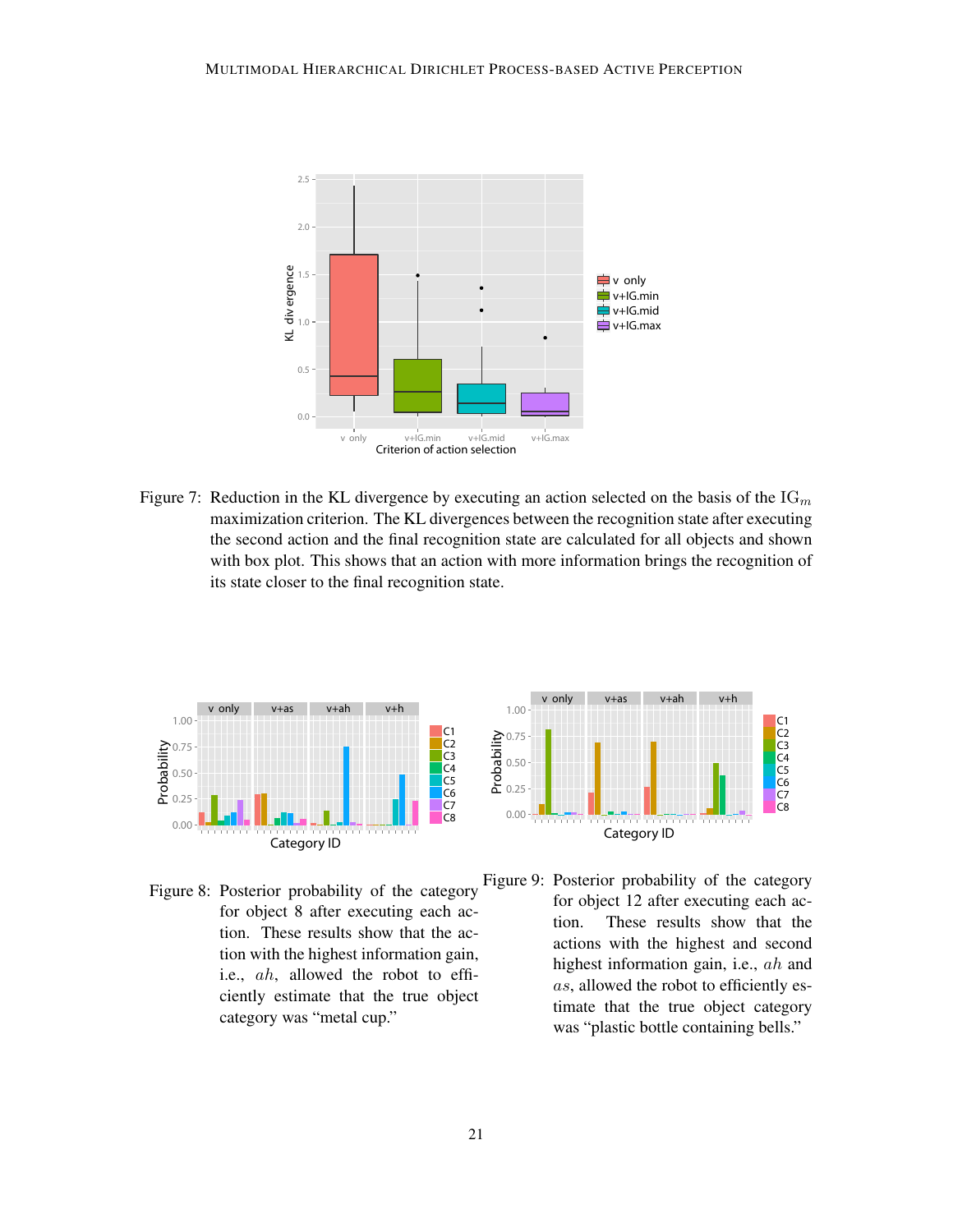

<span id="page-21-0"></span>Figure 10: KL divergence from the final state at each step for each sequential action selection procedure. Note that the line of the lazy greedy algorithm is overlapped by that of the greedy algorithm.

the greedy algorithm was shown to be a better solution on average and slightly worse than the best case [Nemhauser et al.](#page-30-10) [\(1978\)](#page-30-10). The best and worst cases were selected after all types of sequential actions had been performed. The "average" is the average of the KL divergence obtained by all possible types of sequential actions. The results for the lazy greedy algorithm were almost the same as those of the greedy algorithm, as Minoux et al. (1978) suggested.

The sequential behaviors of  $IG<sub>m</sub>$  were observed to determine if their behaviors were consistent with our theories. For example, the changes in  $\text{IG}_m$  at each step as the robot sequentially selected its action to perform on object 10 using the greedy algorithm is shown in Fig. [11.](#page-22-1) Theorem [3](#page-11-1) shows that the IG is a submodular function. This predicts that  $IG<sub>m</sub>$  decreases monotonically when a new action is executed in active perception. When the robot obtained only visual information (v only in Fig. [11\)](#page-22-1), all values of  $IG_m$  were still large. After  $m^{ah}$  was executed on the basis of the greedy algorithm, IG<sub>mah</sub> became zero. At the same time, IG<sub>mas</sub> and IG<sub>mh</sub> decreased. In the same way, all values of  $IG<sub>m</sub>$  gradually decreased monotonically.

Fig. [12](#page-22-2) shows the time series of the posterior probability of the category for object 10 during sequential active perception. Using only visual information, the robot misclassified the target object as a plastic bottle containing bells (category 3). The action sequence in reverse order did not allow the robot to recognize the object as a steel can at its first step and change its recognition state to an empty plastic bottle (category 4). After the second action, i.e., grasping  $(m<sup>h</sup>)$ , the robot recognized the object as a steel can. In contrast, the greedy algorithm could determine that the target object was in category 4, i.e., steel can, with its first action.

The effect of the number of samples K for the Monte Carlo approximation was observed. Fig. [13](#page-22-3) shows the relation between K and the standard deviation of the estimated  $IG_m$  for the 15th object for each action after obtaining a visual image. This figure shows that estimation error gradually decreases when K increases. Roughly speaking,  $K \geq 1000$  seems to be required for an appropriate estimate of  $IG_m$  in our experimental setting. Evaluation of  $IG_m$  required less than 1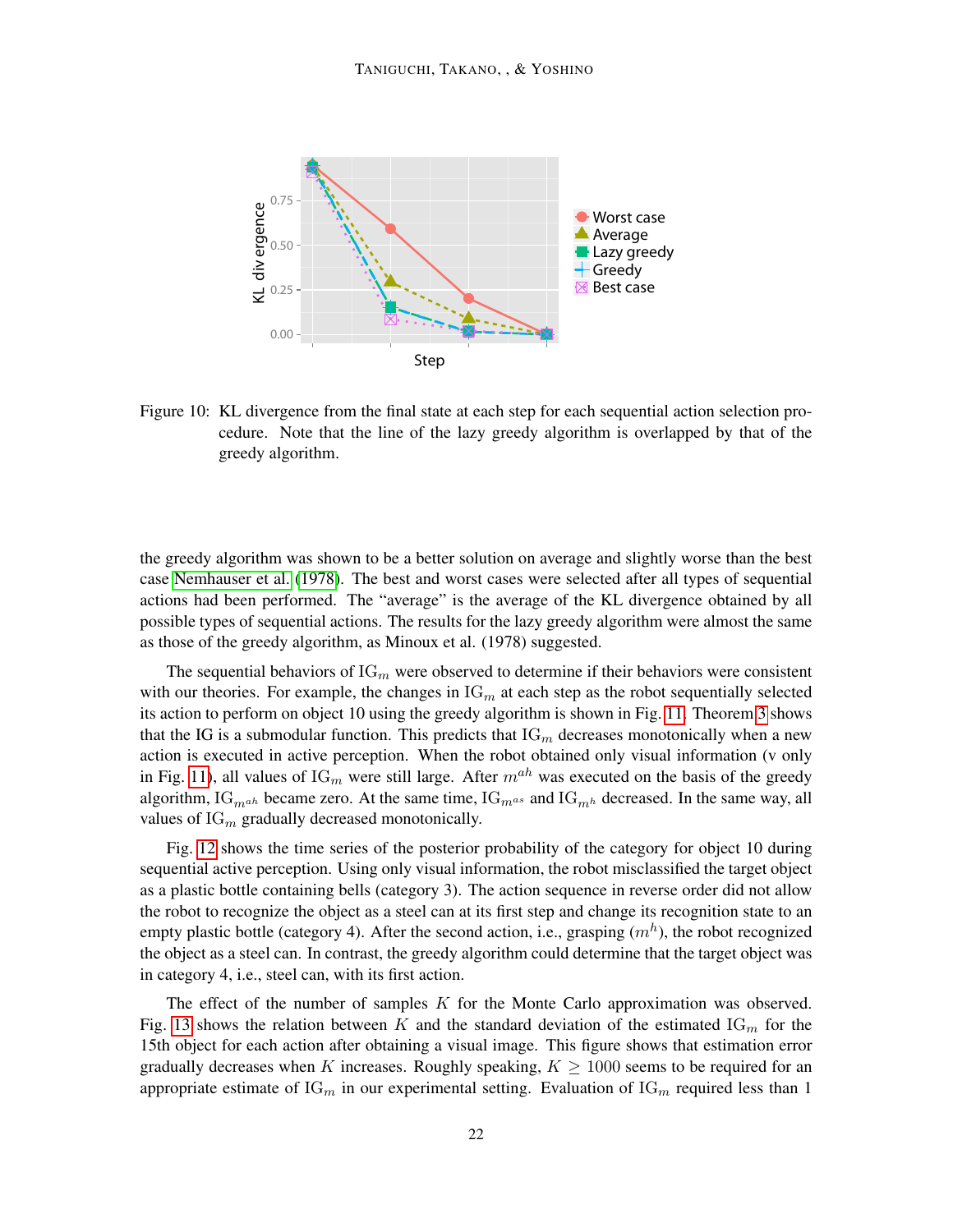

<span id="page-22-1"></span>Figure 11:  $IG<sub>m</sub>$  at each step for object 10 when the greedy algorithm is used.



<span id="page-22-2"></span>Figure 12: Time series of the posterior probability of the category for object 10 during sequential action selection based on (top) the greedy algorithm, i.e.,  $m^{ah} \rightarrow m^h \rightarrow m^{as}$ , and (bottom) its reverse order, i.e.,  $m^{as} \rightarrow m^h \rightarrow$  $m^{ah}$ .



<span id="page-22-3"></span>Figure 13: Standard deviation of the estimated information gain  $\text{IG}_m$  for the 15th object. For each K, 100 values of the estimated information gain  $\text{IG}_m$  were obtained, and their standard deviation is shown.

second, which is far shorter than the time required for action execution by a robot. This means that our method can be used in a real-time manner.

These empirical results show that the proposed method for active perception allowed a robot to select appropriate actions sequentially to recognize an object in the real-world environment and in a real-time manner. It was shown that the theoretical results were supported, even in the real-world environment.

# <span id="page-22-0"></span>6. Experiment 2: Synthetic Data

In experiment 1, the numbers of classes, actions, and modalities as well as the size of dataset were limited. In addition, it was difficult to control the experimental settings so as to check some interesting theoretical properties of our proposed method. Therefore, we performed a supplemental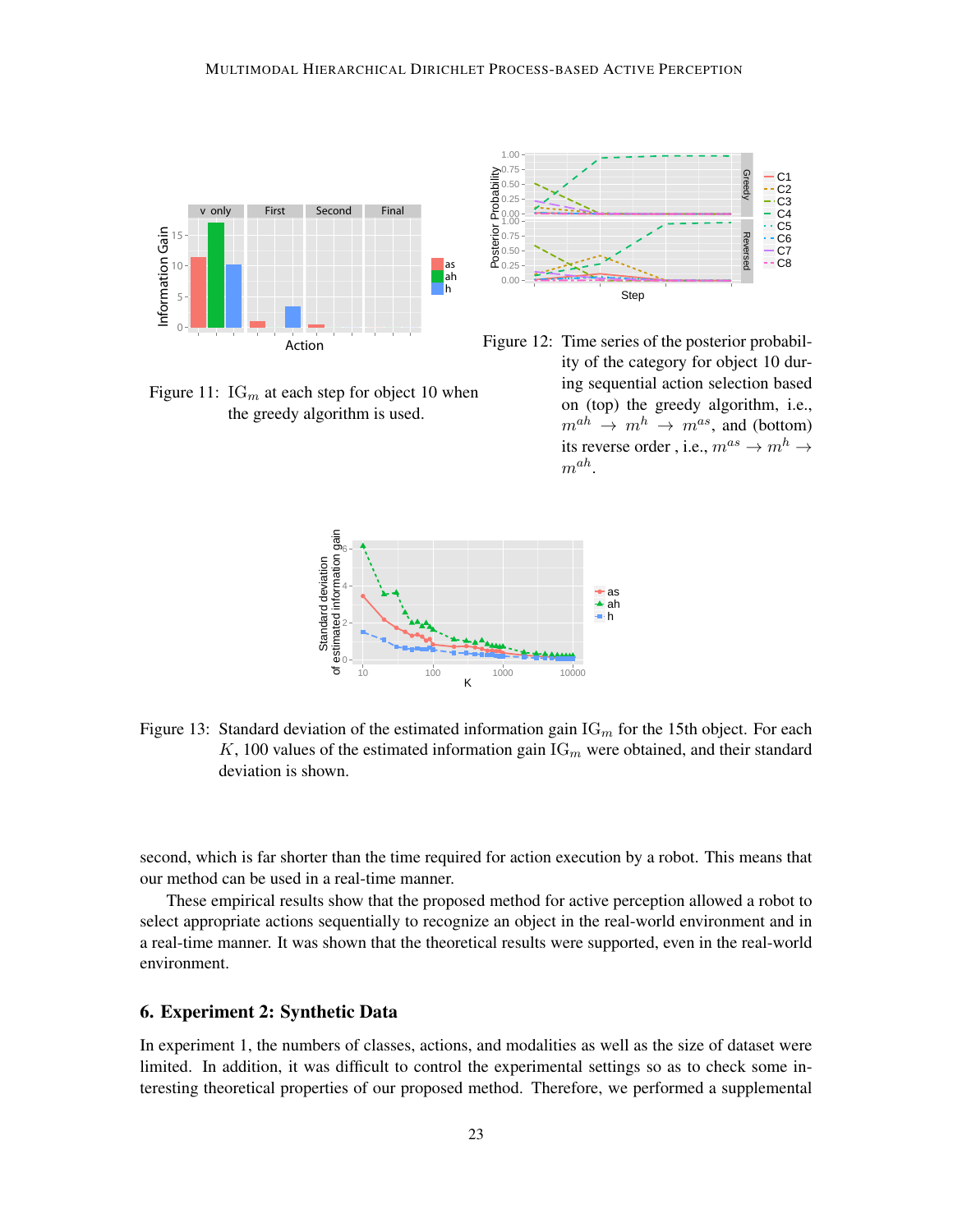

<span id="page-23-0"></span>Figure 14: Categorization results for the posterior probability distributions for each object.

experiment, Experiment 2, using synthetic data comprising 21 object types, 63 objects, and 20 actions, i.e., modalities.

First, we checked the validity of our active perception method when the number of types of actions increases. Second, we checked how the method worked when two classes were assigned to the same object. Although the MHDP can categorize an object into two or more categories in a probabilistic manner, each object was classified into a single category in the previous experiment.

## 6.1 Conditions

A synthetic dataset was generated using the generative model that the MHDP assumes (see Fig. [3\)](#page-6-0). We prepared 21 virtual object classes, and three objects were generated from each object class, i.e., we obtained 63 objects in total. Among the object classes, 14 object classes are "pure," and seven object classes are "mixed." For each pure object class, a multinomial distribution was drawn from the Dirichlet distribution corresponding to each modality. We set the number of modalities  $M = 20$ . The hyperparameters of the Dirichlet distributions of the modalities were set to  $\alpha_0^m = 0.4(m-1)$  for  $m > 1$ . For  $m = 1$ , we set  $\alpha_0^1 = 10$ . For each mixed object class, a multinomial distribution for each modality was prepared by mixing the distributions of the two pure object classes. Specifically, the multinomial distribution for the i-th mixed object was obtained by averaging those of the  $(2i-1)$ -th and the 2i-th object classes. The observations for each modality of each object were drawn from the multinomial distributions corresponding to the object's class. The count of the BoFs for each modality was set to 20. Finally, 42 pure virtual objects and 21 mixed virtual objects were generated.

The experiment was performed almost in the same way as experiment 1. First, multimodal categorization was performed for the 63 virtual objects, and 14 categories were successfully formed in an unsupervised manner. The posterior distributions over the object categories are shown in Fig. [14.](#page-23-0) Generally speaking, mixed objects were categorized into two or more classes. After categorization, a virtual robot was asked to recognize all of the target objects using the proposed active perception method.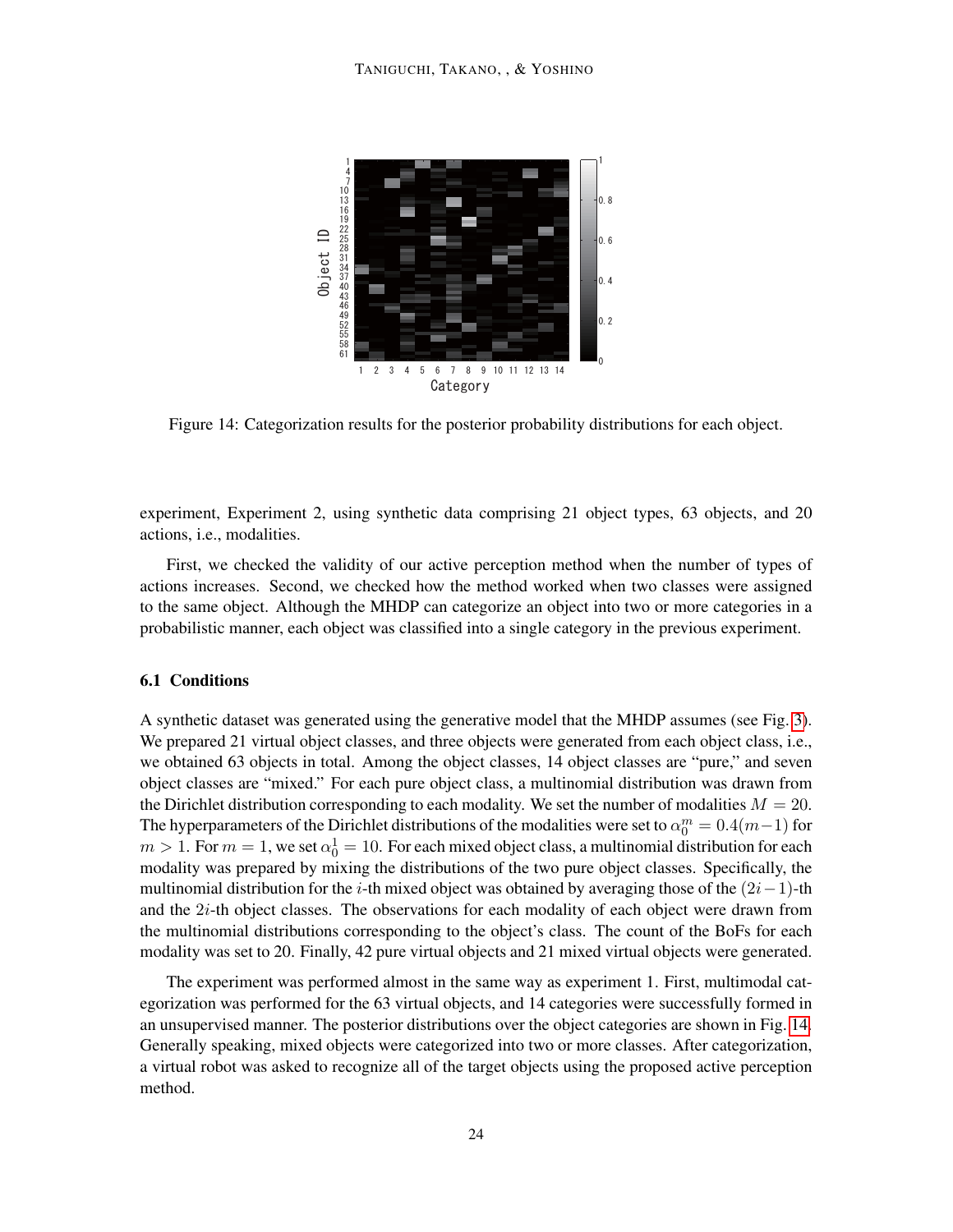

<span id="page-24-0"></span>Figure 15: KL divergence from the final state at each step for each sequential action selection procedure.

#### 6.2 Results

We compared the greedy, lazy greedy, and random algorithms for the active perception sequential decision making process. The random algorithm is a baseline method that determines the next action randomly from the remaining actions that have not been taken. In other words, the random algorithm is the case in which a robot does not employ any active perception algorithms.

The KL divergence from the final state for all target objects is averaged at each step and shown in Fig. [15.](#page-24-0) For each condition, the KL divergence gradually decreased and reached almost zero. However, the rate of decrease was different. The greedy and lazy greedy algorithms were clearly shown to be better solutions on average than the random algorithm. In contrast with experiment 1, the best and worst cases could not practically be calculated because of the prohibitive computational cost. Interestingly, the lazy greedy algorithm has almost the same performance as the greedy algorithm, as the theory suggests, although the laziness reduced the computational cost in reality.

The number of times the robot evaluated  $\text{IG}_m$  to determine the action sequences for all executable counts of actions  $L = 1, 2, \ldots, M$  is summarized for each method. The number of times the lazy greedy algorithm was required for each target object was 71.7 ( $SD = 5.2$ ) on average, and that of the greedy algorithm was 190. Theoretically, the greedy and lazy greedy algorithms require  $O(M^2)$  evaluations. Practically, the number of re-evaluations needed by the lazy greedy algorithm is quite small. In contrast, the brute-force algorithm requires  $O(2^M)$  evaluations, i.e., far more evaluations of IG are required.

Next, a case in which two classes were assigned to the same object was investigated. The target dataset contained "mixed" objects. The results also imply that our method works well even when two classes are assigned to the same object. This is because our theory is completely derived on the basis of the probabilistic generative model, i.e., the MHDP. We show a typical result.

Fig. [16](#page-25-1) shows the time series of the posterior probability of the category for object 51, i.e., one of the mixed objects, during sequential active perception. This shows that the greedy and lazy greedy algorithms quickly categorized the target object into two categories "correctly." Our formulation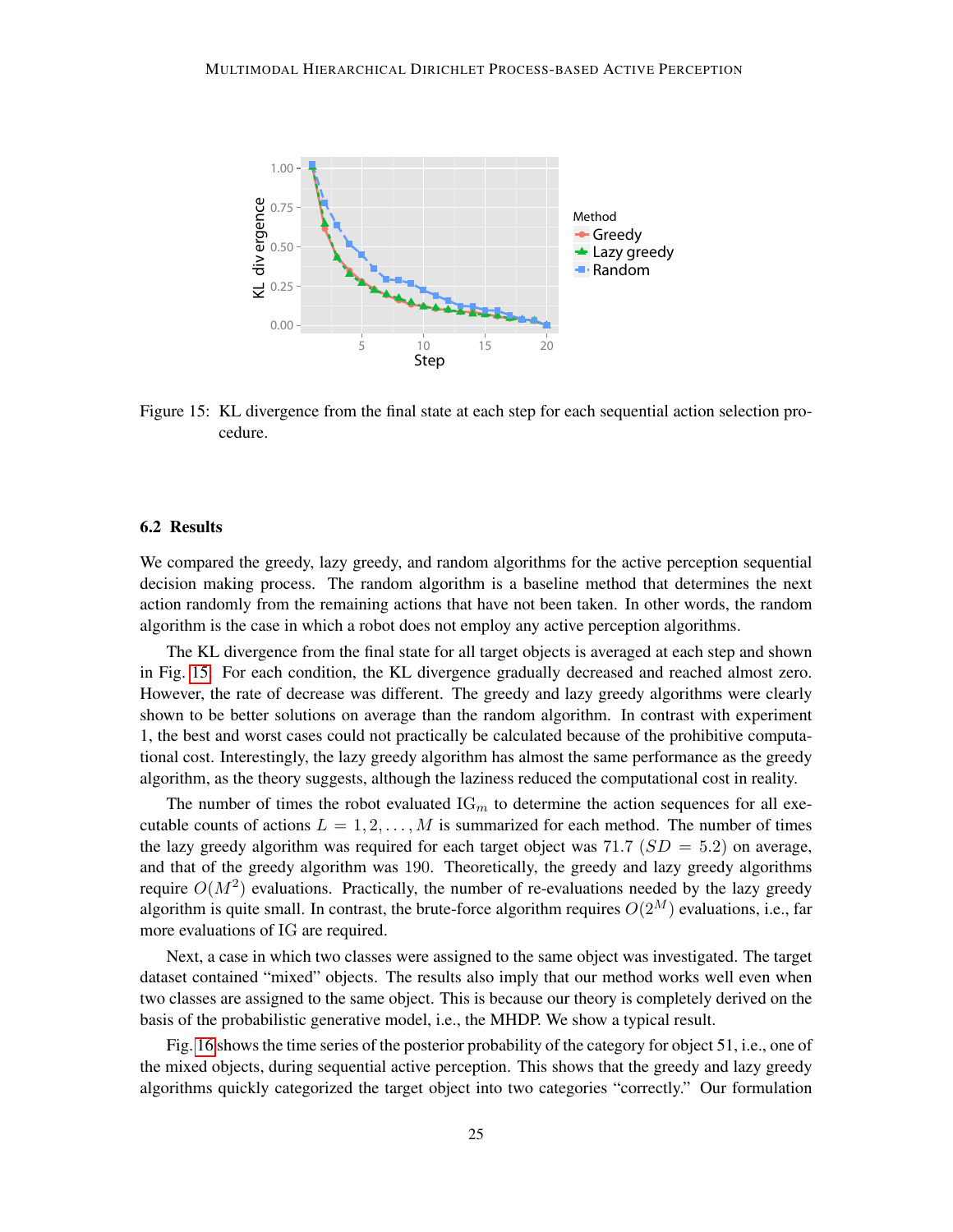

<span id="page-25-1"></span>Figure 16: Time series of the posterior probability of the category for object 51 during sequential action selection based on (top) the greedy algorithm, (middle) the lazy greedy algorithm, and (bottom) the random selection procedure.

assumes the categorization result to be a posterior distribution. Therefore, this type of probabilistic case can be treated naturally.

# <span id="page-25-0"></span>7. Conclusion

In this paper, we described an MHDP-based active perception method for robotic multimodal object category recognition. We formulated a new active perception method on the basis of the MHDP [Nakamura et al.](#page-29-2) [\(2011a\)](#page-29-2) .

First, we proposed an action selection method based on the IG criterion and proved that IG is an optimal criterion for active perception from the viewpoint of reducing the expected KL divergence between the final and current recognition states. Second, we derived a Monte Carlo approximation method for evaluating IG efficiently and made the action selection method executable. Third, we proved that the IG has a submodular property and reduced the sequential active perception problem to a submodular maximization problem. Given the theoretical results, we proposed to use the lazy greedy algorithm for selecting a set of actions for active perception. It is important to note that all of the three theoretical contributions mentioned above were naturally derived from the characteristics of the MHDP. These contributions are clearly a result of the theoretical soundness of the MHDP. In this sense, our theorems reveal a new advantage of the MHDP that other several heuristic multimodal object categorization methods do not have.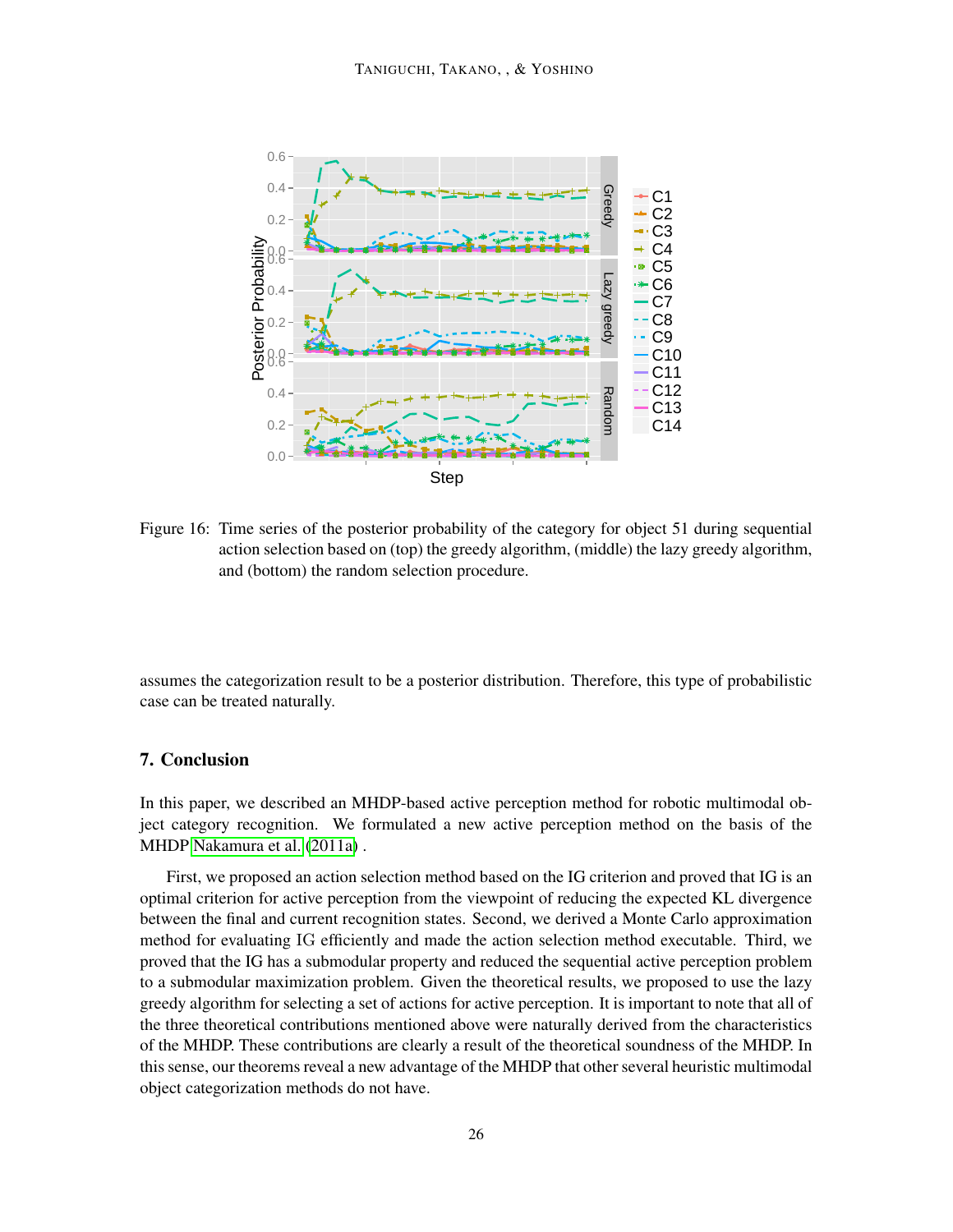To evaluate the proposed methods empirically, we conducted experiments using an upper-torso humanoid robot and a synthetic dataset. Our results showed that the method enables the robot to actively select actions and recognize target objects quickly and accurately.

One of the most interesting points of this paper is that not only object categories but also an action selection policy for object recognition can be formed in an unsupervised manner. From the viewpoint of cognitive developmental robotics, providing an unsupervised learning model for bridging the development between perceptual and action systems is meaningful for shedding a new light on the computational understanding of cognitive development [Cangelosi and Schlesinger](#page-28-7) [\(2015\)](#page-28-7); [Asada et al.](#page-28-8) [\(2009\)](#page-28-8). It is believed that the coupling of action and perception is important for an embodied cognitive system [Pfeifer and Scheier](#page-30-11) [\(2001\)](#page-30-11).

The advantage of this paper compared with the related works is that our action selection method for multimodal category recognition has a clear theoretical basis and is tightly connected to the computational model for multimodal object categorization, i.e., MHDP. This fact gives our active perception method a theoretical guarantee of its the performance.

Our directions for future research are as follows. In addition to active perception, active "learning" for multimodal categorization is also an important research topic. It takes a longer time for a robot to gather multimodal information to form multimodal object categories from a massive number of daily objects than it does to recognize a new object. If a robot can notice that "the object is obviously a sample of learned category," the robot need not obtain knowledge about object categories from such an object. In contrast, if a target object appears to be completely new to the robot, the robot should carefully interact with the object to obtain multimodal information from the object. Such a scenario will be achieved by developing an active "learning" method for multimodal categorization. It is likely that such a method will be able to be obtained by extending our proposed active perception method.

In addition, the MHDP model treated in this paper assumed that an action for perception is related to only one modality, e.g., grasping only corresponds to  $m<sup>h</sup>$ . However, in reality, when we interact with an object with a specific action, e.g., grasping, shaking, or hitting, we obtain rich information related to various modalities. For example, when we shake a box to obtain auditory information, we also unwittingly obtain haptic information and information about its weight. The tight linkage between the modality information and an action is a type of approximation taken in this research. An extension of our model and the MHDP to a model that can treat actions that are related to various modalities is also a task for our future work.

# Appendix A. Proof of the Optimality of the Proposed Active Perception Strategy

In this appendix, we show that the proposed active perception strategy, which maximizes the expected KL divergence between the current state and the posterior distribution of  $z_i$  after a selected set of actions, minimizes the expected KL divergence between the next and final states.

<span id="page-26-0"></span>
$$
\underset{\mathbf{A} \in \mathbf{F}_{L}^{\mathbf{m}_{oj}}}{\operatorname{argmin}} \mathbb{E}_{X_{j}^{\mathbf{M} \setminus \mathbf{m}_{oj}} | X_{j}^{\mathbf{m}_{oj}} \left[ \text{KL} \left( P(z_{j} | X_{j}^{\mathbf{M}}), P(z_{j} | X_{j}^{\mathbf{A} \cup \mathbf{m}_{oj}}) \right) \right] \n= \underset{\mathbf{A} \in \mathbf{F}_{L}^{\mathbf{m}_{oj}}}{\operatorname{argmin}} \sum_{X_{j}^{\mathbf{M} \setminus \mathbf{m}_{oj}} \sum_{z_{j}} \left[ P(X_{j}^{\mathbf{M} \setminus \mathbf{m}_{oj}} | X_{j}^{\mathbf{m}_{oj}}) P(z_{j} | X_{j}^{\mathbf{M}}) \log \frac{P(z_{j} | X_{j}^{\mathbf{M}})}{P(z_{j} | X_{j}^{\mathbf{m}_{oj}}, X_{j}^{\mathbf{A}})} \right] \tag{13}
$$

A∪mo<sup>j</sup>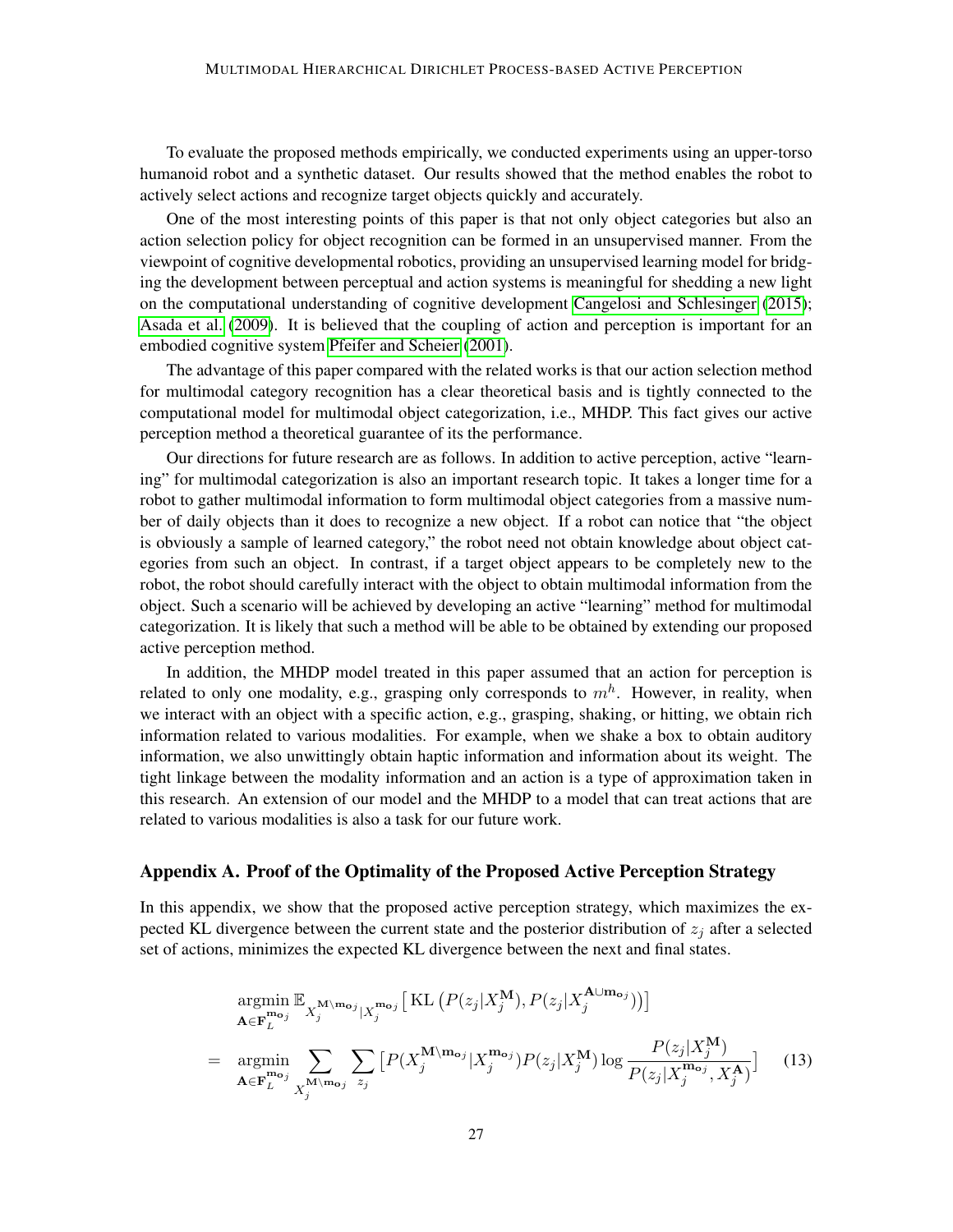The numerator inside of the log function does not depend on A. Therefore, the term related to the numerator can be deleted. In addition, by negating the remaining term, we obtain

<span id="page-27-2"></span>(13) = 
$$
\underset{\mathbf{A} \in \mathbf{F}_{L}^{\mathbf{m}_{\mathbf{o}_j}}}{\operatorname{argmax}} \sum_{X_j^{\mathbf{M} \setminus \mathbf{m}_{\mathbf{o}_j}} \sum_{z_j} [P(X_j^{\mathbf{M} \setminus \mathbf{m}_{\mathbf{o}_j}} | X_j^{\mathbf{m}_{\mathbf{o}_j}}) P(z_j | X_j^{\mathbf{M}}) \log P(z_j | X_j^{\mathbf{m}_{\mathbf{o}_j}}, X_j^{\mathbf{A}})]
$$
  
\n= 
$$
\underset{\mathbf{A} \in \mathbf{F}_{L}^{\mathbf{m}_{\mathbf{o}_j}}}{\operatorname{argmax}} \sum_{X_j^{\mathbf{M} \setminus \mathbf{m}_{\mathbf{o}_j}} \sum_{z_j} [P(z_j, X_j^{\mathbf{M} \setminus \mathbf{m}_{\mathbf{o}_j}} | X_j^{\mathbf{m}_{\mathbf{o}_j}}) \log P(z_j | X_j^{\mathbf{m}_{\mathbf{o}_j}}, X_j^{\mathbf{A}})].
$$
 (14)

By marginalizing  $X_i^{\mathbf{M}\setminus(\mathbf{m_{o_j}}\cup\mathbf{A})}$  $j_j^{\text{IM}}$  (in  $j^{\text{OM}}$ ) from [\(14\)](#page-27-2), we obtain

$$
(14) = \underset{\mathbf{A} \in \mathbf{F}_{L}^{\text{mo}_j}}{\operatorname{argmax}} \sum_{X_j^{\mathbf{A}}} \sum_{z_j} P(z_j, X_j^{\mathbf{A}} | X_j^{\mathbf{m}_{oj}}) \log P(z_j | X_j^{\mathbf{m}_{oj}}, X_j^{\mathbf{A}})
$$
\n
$$
= \underset{\mathbf{A} \in \mathbf{F}_{L}^{\text{mo}_j}}{\operatorname{argmax}} \left[ \left( \sum_{X_j^{\mathbf{A}}} \sum_{z_j} P(z_j, X_j^{\mathbf{A}} | X_j^{\mathbf{m}_{oj}}) \log P(z_j | X_j^{\mathbf{m}_{oj}}, X_j^{\mathbf{A}}) \right) \times \left( -\sum_{z_j} P(z_j | X_j^{\mathbf{m}_{oj}}) \log P(z_j | X_j^{\mathbf{m}_{oj}}) \right) \right]
$$
\n
$$
= \underset{\mathbf{A} \in \mathbf{F}_{L}^{\text{mo}_j}}{\operatorname{argmax}} \left[ \sum_{X_j^{\mathbf{A}}} \sum_{z_j} [P(X_j^{\mathbf{A}} | X_j^{\mathbf{m}_{oj}}) P(z_j | X_j^{\mathbf{m}_{oj}}, X_j^{\mathbf{A}}) \log P(z_j | X_j^{\mathbf{m}_{oj}}, X_j^{\mathbf{A}}) \right]
$$
\n
$$
- \sum_{X_j^{\mathbf{A}}} \sum_{z_j} [P(X_j^{\mathbf{A}} | X_j^{\mathbf{m}_{oj}}) P(z_j | X_j^{\mathbf{m}_{oj}}, X_j^{\mathbf{A}}) \log P(z_j | X_j^{\mathbf{m}_{oj}}) ]]
$$
\n
$$
= \underset{\mathbf{A} \in \mathbf{F}_{L}^{\text{mo}_j}}{\operatorname{argmax}} \sum_{X_j^{\mathbf{A}}} \sum_{z_j} [P(X_j^{\mathbf{A}} | X_j^{\mathbf{m}_{oj}}) \text{KL} (P(z_j | X_j^{\mathbf{m}_{oj}}, X_j^{\mathbf{A}}), P(z_j | X_j^{\mathbf{m}_{oj}})) ]
$$
\n
$$
= \underset{\mathbf{A} \in \mathbf{F}_{L}^{\text{mo}_j}}{\operatorname{argmax}} \mathbb{E}_{X_j^{\mathbf{A}} | X_j^{\mathbf{m}_{oj}}} [\text{KL} (P(z_j | X_j^{\mathbf{A} \cup \text{mo}_
$$

## Acknowledgment

The authors would like to thank undergraduate student Takuya Takeshita and graduate student Hajime Fukuda of Ritsumeikan University, who helped us develop the experimental instruments for obtaining our preliminary results. This research was partially supported by a Grant-in-Aid for Young Scientists (B) 2012-2014 (24700233) funded by the Ministry of Education, Culture, Sports, Science, and Technology, Japan, Tateishi Science and Technology Foundation, and JST, CREST.

# References

- <span id="page-27-1"></span>Yoshiki Ando, Tomoaki Nakamura, Takaya Araki, and Takayuki Nagai. Formation of hierarchical object concept using hierarchical latent dirichlet allocation. In *IEEE/RSJ International Conference on Intelligent Robots and Systems*, pages 2272–2279, 2013.
- <span id="page-27-0"></span>Takaya Araki, Tomoaki Nakamura, Takayuki Nagai, Shogo Nagasaka, Tadahiro Taniguchi, and Naoto Iwahashi. Online learning of concepts and words using multimodal LDA and hierarchical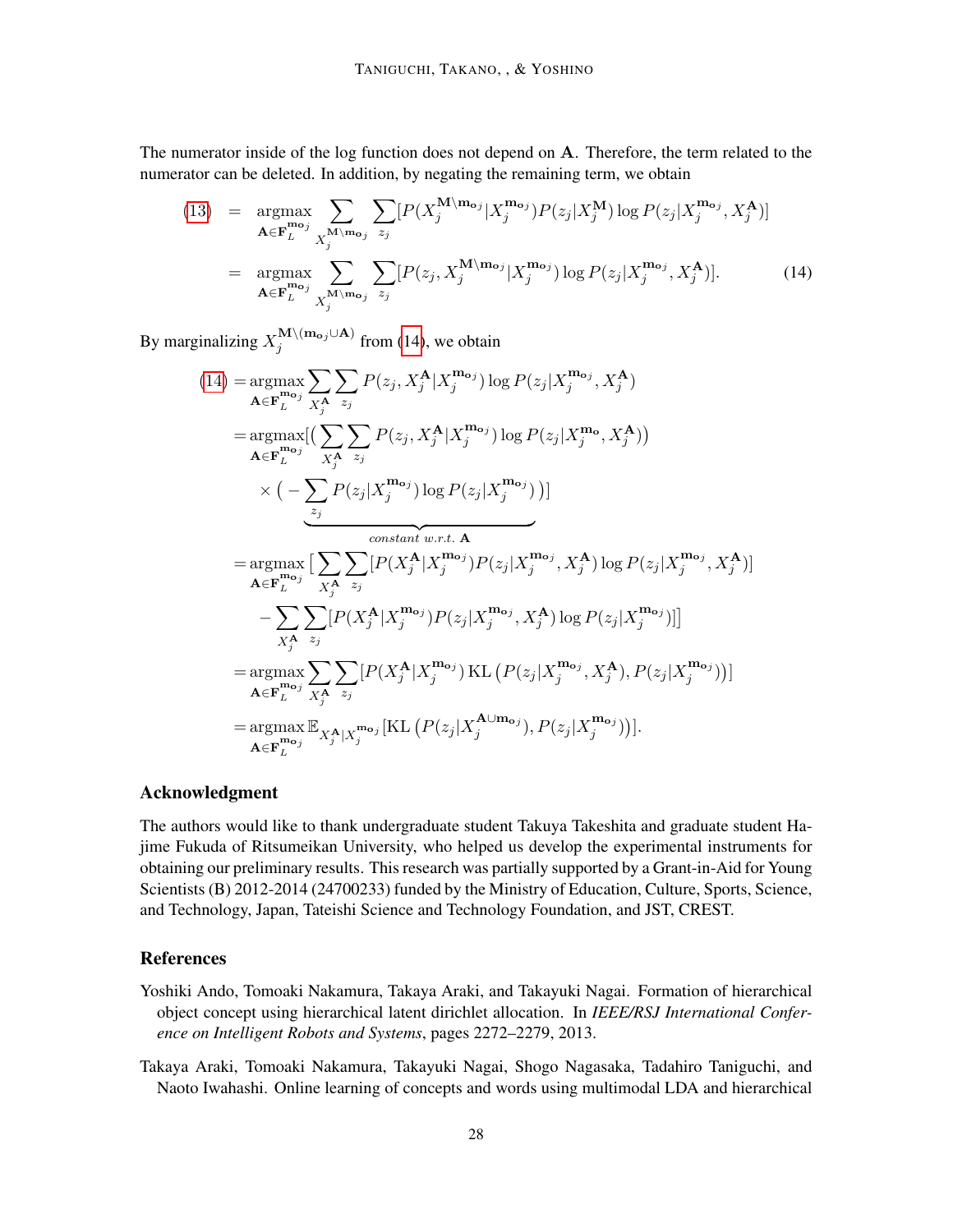Pitman-Yor Language Model. In *IEEE/RSJ International Conference on Intelligent Robots and Systems*, pages 1623–1630, 2012.

- <span id="page-28-8"></span>Minoru Asada, Koh Hosoda, Yasuo Kuniyoshi, Hiroshi Ishiguro, Toshio Inui, Yuichiro Yoshikawa, Masaki Ogino, and Chisato Yoshida. Cognitive Developmental Robotics: A Survey. *IEEE Transactions on Autonomous Mental Development*, 1(1):12–34, 2009.
- <span id="page-28-1"></span>Lawrence W. Barsalou. Perceptual symbol systems. *Behavioral and Brain Sciences*, 22(04):1–16, 1999. ISSN 0140-525X. doi: 10.1017/S0140525X99002149.
- <span id="page-28-0"></span>David M Blei, Andrew Y Ng, and Michael I Jordan. Latent dirichlet allocation. *the Journal of machine Learning research*, 3:993–1022, 2003.
- H Borotschnig, L Paletta, M Prantl, and A Pinz. Appearance-based active object recognition. *Image and Vision Computing*, 18:715–727, 2000.
- Wolfram Burgard, Dieter Fox, and Sebastian Thrun. Active Mobile Robot Localization. In *Proceedings of the Fourteenth International Joint Conference on Artificial Intelligence (IJCAI)*, pages 1346–1352, 1997.
- <span id="page-28-7"></span>Angelo Cangelosi and Matthew Schlesinger. *Developmental Robotics*. The MIT press, 2015.
- <span id="page-28-2"></span>Hande Celikkanat, Guner Orhan, Nicolas Pugeault, Frank Guerin, Sahin Erol, and Sinan Kalkan. Learning and Using Context on a Humanoid Robot Using Latent Dirichlet Allocation. In *Joint IEEE International Conferences on Development and Learning and Epigenetic Robotics (ICDL-Epirob)*, pages 201–207, 2014.
- <span id="page-28-6"></span>David a. Cohn, Zoubin Ghahramani, and Michael I. Jordan. Active learning with statistical models. *Journal of Artificial Intelligence Research*, 4:129–145, 1996.
- Joachim Denzler and Christopher M Brown. Information Theoretic Sensor Data Selection for Active Object Recognition and State Estimation. *IEEE Transactions on pattern analysis and machine intelligence*, 24(2):1–13, 2002.
- Sumantra Dutta Roy, Santanu Chaudhury, and Subhashis Banerjee. Active recognition through next view planning: a survey. *Pattern Recognition*, 37(3):429–446, 2004.
- R. Eidenberger and J. Scharinger. Active perception and scene modeling by planning with probabilistic 6D object poses. In *IEEE/RSJ International Conference on Intelligent Robots and Systems*, pages 1036–1043, 2010.
- <span id="page-28-5"></span>Jeremy A. Fishel and Gerald E. Loeb. Bayesian exploration for intelligent identification of textures. *Frontiers in Neurorobotics*, 6:1–20, 2012. ISSN 16625218.
- <span id="page-28-4"></span>Manabu Gouko, Yuichi Kobayashi, and Chyon Hae Kim. Online Exploratory Behavior Acquisition of Mobile Robot Based on Reinforcement Learning. In *Recent Trends in Applied Artificial Intelligence*, pages 272–281. 2013.
- <span id="page-28-3"></span>Shane Griffith, Jivko Sinapov, Vladimir Sukhoy, and Alexander Stoytchev. A behavior-grounded approach to forming object categories: Separating containers from noncontainers. *IEEE Transactions on Autonomous Mental Development*, 4(1):54–69, 2012.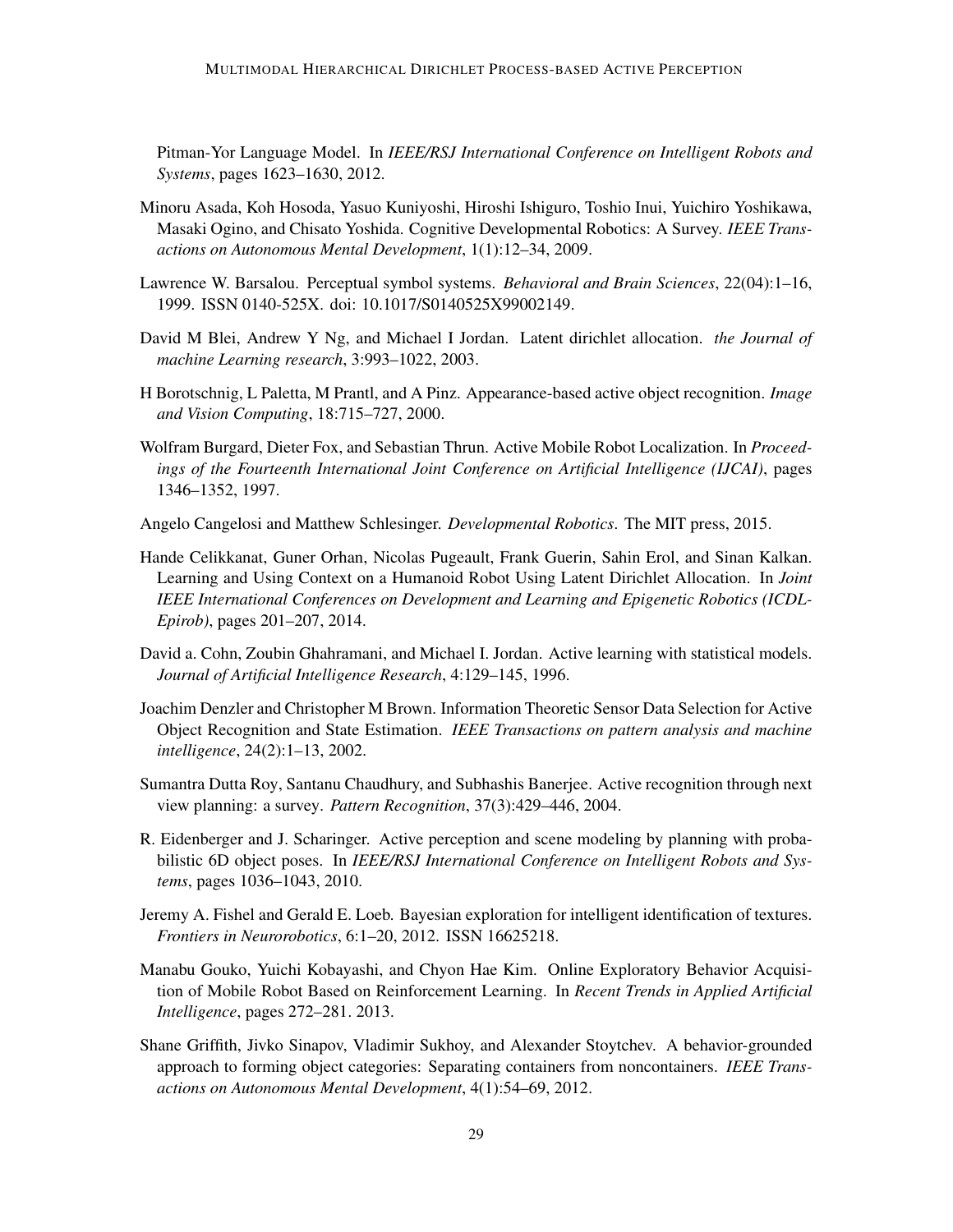- <span id="page-29-1"></span>Stevan Harnad. The symbol grounding problem. *Physica D: Nonlinear Phenomena*, 42(1):335–346, 1990.
- <span id="page-29-6"></span>Virgile Hogman, Mats Bjorkman, and Danica Kragic. Interactive object classification using sensorimotor contingencies. In *IEEE/RSJ International Conference on Intelligent Robots and Systems (IROS)*, pages 2799–2805, 2013.
- <span id="page-29-7"></span>Serena Ivaldi, Sao Mai Nguyen, Natalia Lyubova, Alain Droniou, Vincent Padois, David Filliat, Pierre-Yves Oudeyer, and Olivier Sigaud. Object Learning Through Active Exploration. *IEEE Transactions on Autonomous Mental Development*, 6(1):56–72, 2014.
- <span id="page-29-4"></span>Naoto Iwahashi, Komei Sugiura, Ryo Taguchi, Takayuki Nagai, and Tadahiro Taniguchi. Robots That Learn to Communicate: A Developmental Approach to Personally and Physically Situated Human-Robot Conversations. In *Dialog with Robots Papers from the AAAI Fall Symposium*, pages 38–43, 2010.
- <span id="page-29-5"></span>Shihao Ji and Lawrence Carin. Cost-Sensitive Feature Acquisition and Classification. *Pattern Recognition*, 40(5):1474–1485, 2006.
- Michael Krainin, Brian Curless, and Dieter Fox. Autonomous generation of complete 3D object models using next best view manipulation planning. In *IEEE International Conference on Robotics and Automation*, pages 5031–5037, 2011.
- Andreas Krause and Carlos E. Guestrin. Near-optimal Nonmyopic Value of Information in Graphical Models. In *Proceedings of the Twenty-First Conference on Uncertainty in Artificial Intelligence*, 2005.
- <span id="page-29-10"></span>David G Lowe. Distinctive image features from scale-invariant keypoints. *International journal of computer vision*, 60(2):91–110, 2004.
- <span id="page-29-9"></span>David J. C. MacKay. *Information Theory, Inference and Learning Algorithms*. Cambridge University Press, 2003.
- Michel Minoux. Accelerated greedy algorithms for maximizing submodular set functions. In *Optimization Techniques*, pages 234–243. Springer, 1978.
- <span id="page-29-8"></span>Ion Muslea, Steven Minton, and Craig a. Knoblock. Active learning with multiple views. *Journal of Artificial Intelligence Research*, 27(1):203–233, 2006.
- <span id="page-29-3"></span>Tomoaki Nakamura, Takayuki Nagai, and Naoto Iwahashi. Multimodal object categorization by a robot. In *IEEE/RSJ International Conference on Intelligent Robots and Systems*, pages 2415– 2420, 2007.
- <span id="page-29-0"></span>Tomoaki Nakamura, Takayuki Nagai, and Naoto Iwahashi. Grounding of word meanings in multimodal concepts using LDA. In *IEEE/RSJ International Conference on Intelligent Robots and Systems*, pages 3943–3948, 2009.
- <span id="page-29-2"></span>Tomoaki Nakamura, Takayuki Nagai, and Naoto Iwahashi. Multimodal categorization by hierarchical dirichlet process. In *IEEE/RSJ International Conference on Intelligent Robots and Systems*, pages 1520–1525, 2011a.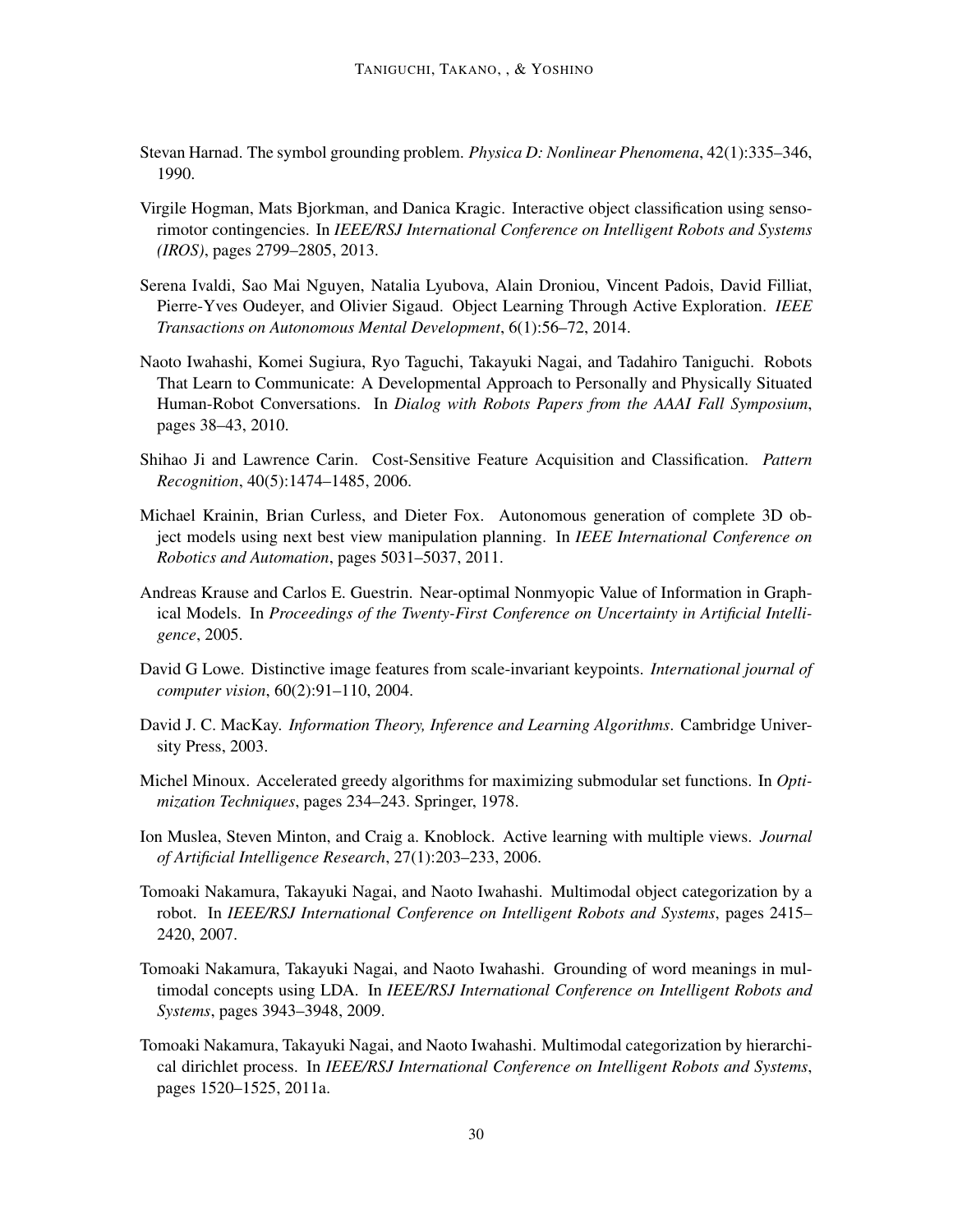- <span id="page-30-2"></span>Tomoaki Nakamura, Takayuki Nagai, and Naoto Iwahashi. Bag of multimodal LDA models for concept formation. *IEEE International Conference on Robotics and Automation*, pages 6233– 6238, 2011b.
- <span id="page-30-3"></span>Tomoaki Nakamura, Takayuki Nagai, Kotaro Funakoshi, Shogo Nagasaka, Tadahiro Taniguchi, and Naoto Iwahashi. Mutual Learning of an Object Concept and Language Model Based on MLDA and NPYLM. In *IEEE/RSJ International Conference on Intelligent Robots and Systems (IROS'14)*, pages 600 – 607, 2014.
- <span id="page-30-1"></span>Lorenzo Natale, Giorgio Metta, and Giulio Sandini. Learning haptic representation of objects. In *International Conference of Intelligent Manipulation and Grasping,*, 2004.
- <span id="page-30-10"></span>George L Nemhauser, Laurence A Wolsey, and Marshall L Fisher. An analysis of approximations for maximizing submodular set functions-I. *Mathematical Programming*, 14(1):265–294, 1978.
- <span id="page-30-7"></span>Leo Pape, Calogero M. Oddo, Marco Controzzi, Christian Cipriani, Alexander Förster, Maria C. Carrozza, and Jürgen Schmidhuber. Learning tactile skills through curious exploration. *Frontiers in Neurorobotics*, 6:1–16, 2012.
- <span id="page-30-11"></span>Rolf Pfeifer and Christian Scheier. *Understanding Intelligence*. A Bradford Book, 2001. ISBN 9780262661256.
- Antons Rebguns, Daniel Ford, and Ian Fasel. InfoMax Control for Acoustic Exploration of Objects by a Mobile Robot. In *AAAI11 Workshop on Lifelong Learning*, pages 22–28, 2011. ISBN 9781577355311.
- <span id="page-30-4"></span>Deb K. Roy and Alex P. Pentland. Learning words from sights and sounds: a computational model. *Cognitive Science*, 26(1):113–146, 2002.
- Nicholas Roy and Sebastian Thrun. Coastal Navigation with Mobile Robots. In *Advances in Neural Processing Systems 12*, 1999.
- <span id="page-30-9"></span>Daniel Russo and Benjamin Van Roy. An information-theoretic analysis of thompson sampling, 2015. arXiv:1403.5341v2.
- <span id="page-30-5"></span>Ryo Saegusa, Lorenzo Natale, Giorgio Metta, and Giulio Sandini. Cognitive Robotics - Active Perception of the Self and Others -. In *the 4th International Conference on Human System Interactions (HSI)*, pages 419–426, 2011.
- <span id="page-30-6"></span>Alexander Schneider, Jurgen Sturm, Cyrill Stachniss, Marco Reisert, Hans Burkhardt, and Wolfram Burgard. Object identification with tactile sensors using bag-of-features. In *IEEE/RSJ International Conference on Intelligent Robots and Systems*, pages 243–248, 2009.
- <span id="page-30-8"></span>Burr Settles. Active learning. *Synthesis Lectures on Artificial Intelligence and Machine Learning*, 6(1):1–114, 2012.
- <span id="page-30-0"></span>Jivko Sinapov and Alexander Stoytchev. Object Category Recognition by a Humanoid Robot Using Behavior-Grounded Relational Learning. In *IEEE International Conference on Robotics and Automation (ICRA)*, pages 184 – 190, 2011.